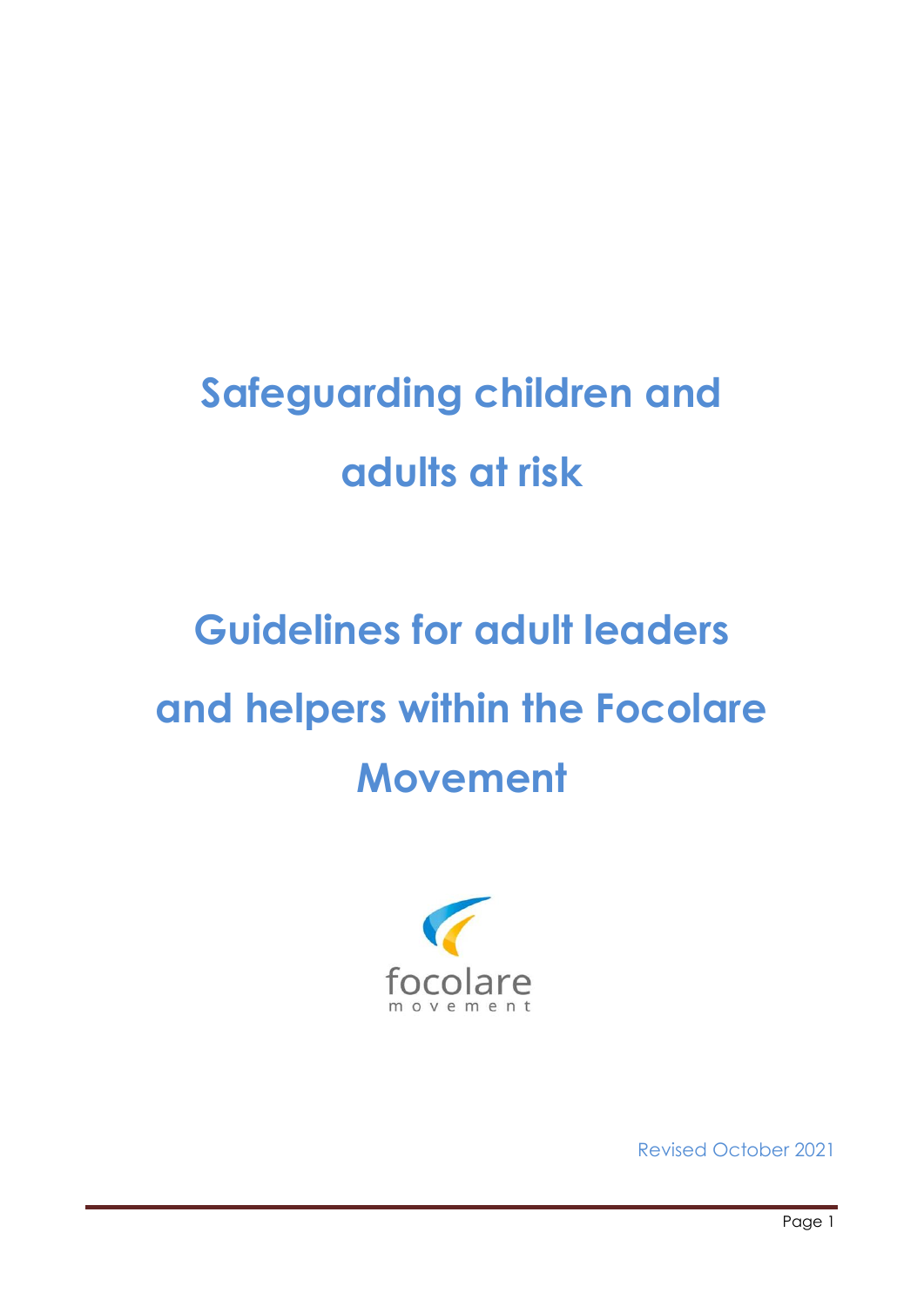### **Good Practice Guidelines**

The Focolare Movement has policies in line with national standards for maintaining a safe environment for children and adults at risk. This means that all activities are organised with regard to the dignity, safety, and wellbeing of all concerned so that avoidable risks are anticipated and minimised and that all relationships are built on positive values.

#### **This document should be read in conjunction with:**

- ❖ Focolare safeguarding policy
- ❖ Appropriate use of media

<https://www.focolare.org/gb/safeguarding/>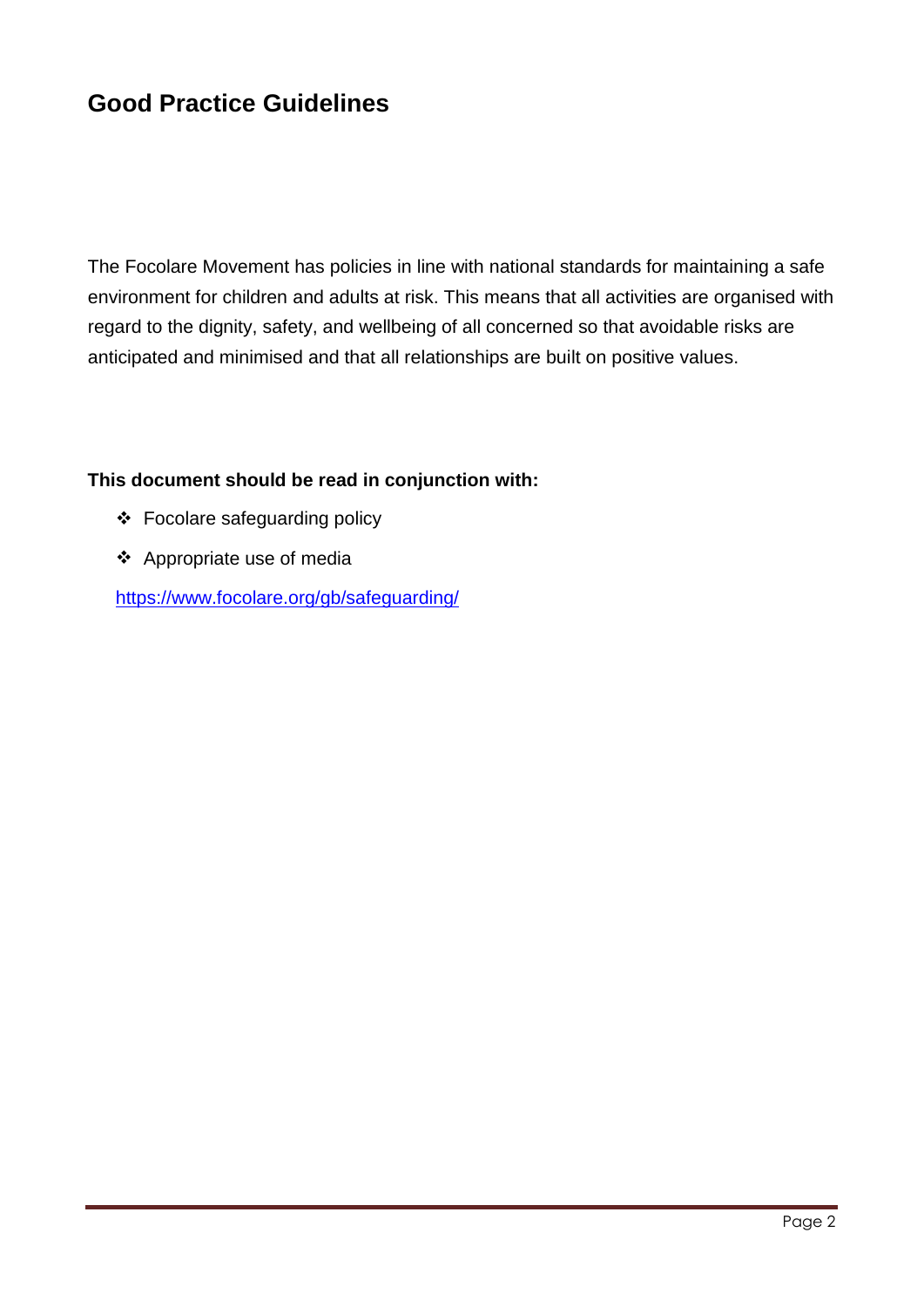### **Contents**

| <b>What is Safeguarding?</b><br>Who is a Child?<br><b>Child Protection</b><br><b>Adult at Risk</b>                                                                    | 4  |
|-----------------------------------------------------------------------------------------------------------------------------------------------------------------------|----|
| What is abuse?<br><b>Significant Harm</b><br><b>Types of Abuse</b>                                                                                                    | 5  |
| E-Safety: Children exposed to abuse through digital media                                                                                                             | 9  |
| Appropriate use of media                                                                                                                                              | 11 |
| Guidelines for good practice when working with children<br>and young people                                                                                           | 12 |
| <b>Adult to Child Ratio</b><br><b>Planning the Programme</b><br>During the Programme<br><b>Administering Medication</b><br><b>Activities Involving Travel</b>         |    |
| Code of behaviour for adult leaders and helpers                                                                                                                       | 16 |
| <b>Physical Contact - Respectful Touch</b><br><b>Managing Challenging Behaviour</b>                                                                                   |    |
| <b>Anti-bulling policy</b>                                                                                                                                            | 20 |
| What to do if a child tells you they are being abused                                                                                                                 | 22 |
| <b>Appendices</b>                                                                                                                                                     | 24 |
| 1. Focolare Adults Leaders and Helpers Code of Conduct<br>2. Focolare Events Code of Conduct<br>3. Note for young people 16-17 yrs. old at Focolare event, Mariapolis |    |

4. Risk Assessment (Safety Checklist for Venue and Activity Risk Assessment Template)

5. Event Register Template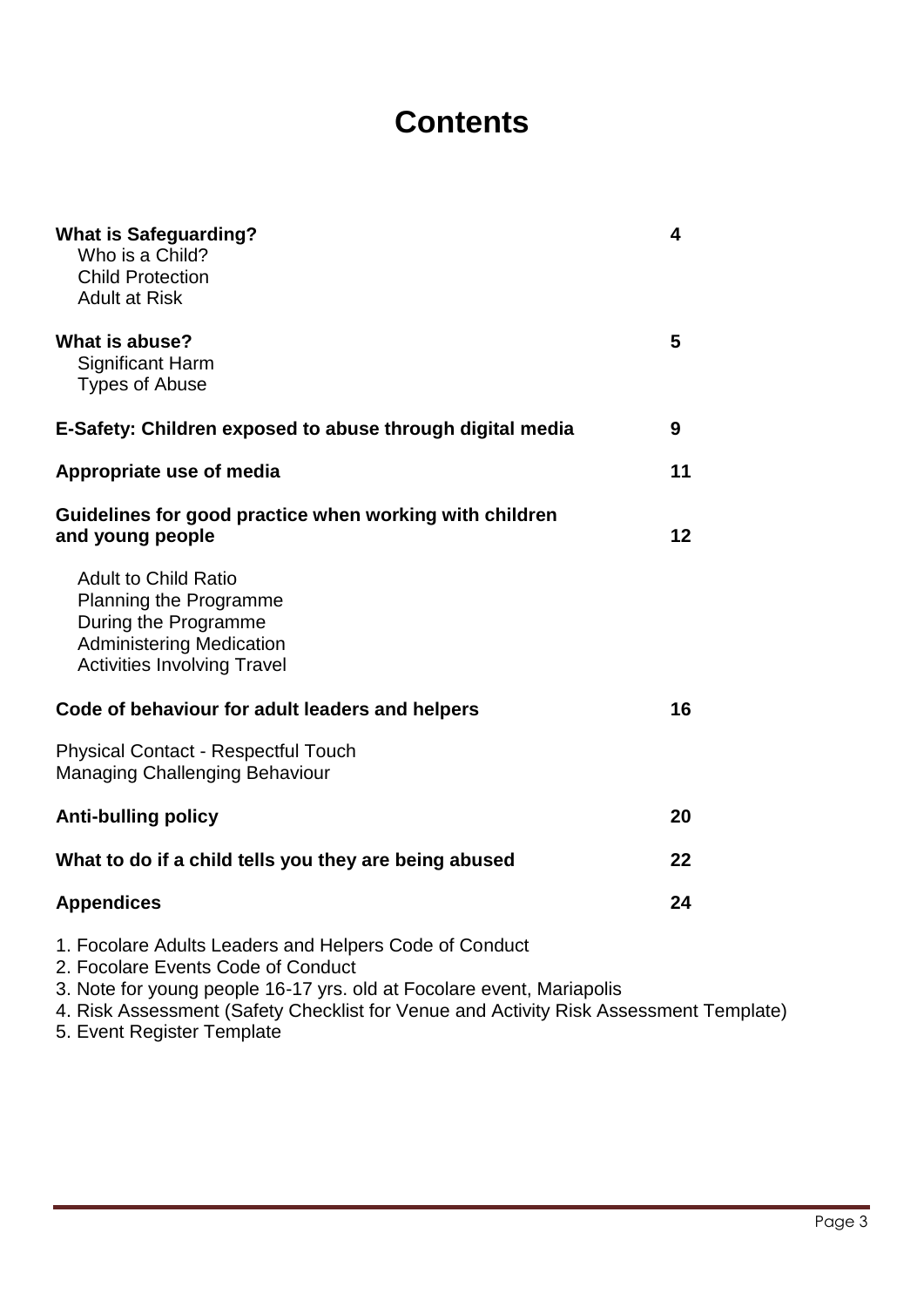### <span id="page-3-0"></span>**What is safeguarding?**

Every human being has a value and dignity which we acknowledge as coming directly from God's creation in his own image and likeness. We believe therefore that all people should be valued, supported and protected from harm.

In the Focolare this is demonstrated by the provision of carefully planned activities for children, young people and adults.

It is because we hold a variety of day and residential meetings for young people and adults that we need to take all reasonable steps to provide a safe environment for all which promotes and supports their wellbeing. This will include carefully selecting and appointing those who work with children, young people or adults at risk and responding robustly where concerns arise.

The main Government guidance setting out duties and responsibilities for all agencies and organisations who work with Children and Families are 'Working Together to Safeguard Children' which was published by the Department for Education (2018) and the 'National Guidance for Child Protection in Scotland' (2014). These provide guidance under the Children Acts 1989 and 2004 and are updated on a regular basis.

They refer directly to Faith Communities and sets out the responsibilities and expectations of all churches and faith communities in safeguarding children and promoting their welfare.

The 'Care Act 2014' sets out the law relating to safeguarding adults, together with guidance issued by the Department of Health and Social Care.

### **Who is a child?**

The term 'child' is used in this policy to include all children and young people up to the age of 18.

Safeguarding and promoting the welfare of children is defined as:

- Protecting children from maltreatment
- Preventing impairment of children's health and development
- Ensuring that children are growing up with safe and effective care
- Enabling children to have optimum life chances and enter adulthood successfully.

### **Child protection**

Refers to the activities undertaken to protect specific children who are suffering or are at risk of suffering significant harm.

### **Adult at risk**

An adult is defined as 'at risk' or 'vulnerable' when they are in receipt of a 'regulated activity' in relation to vulnerable adults.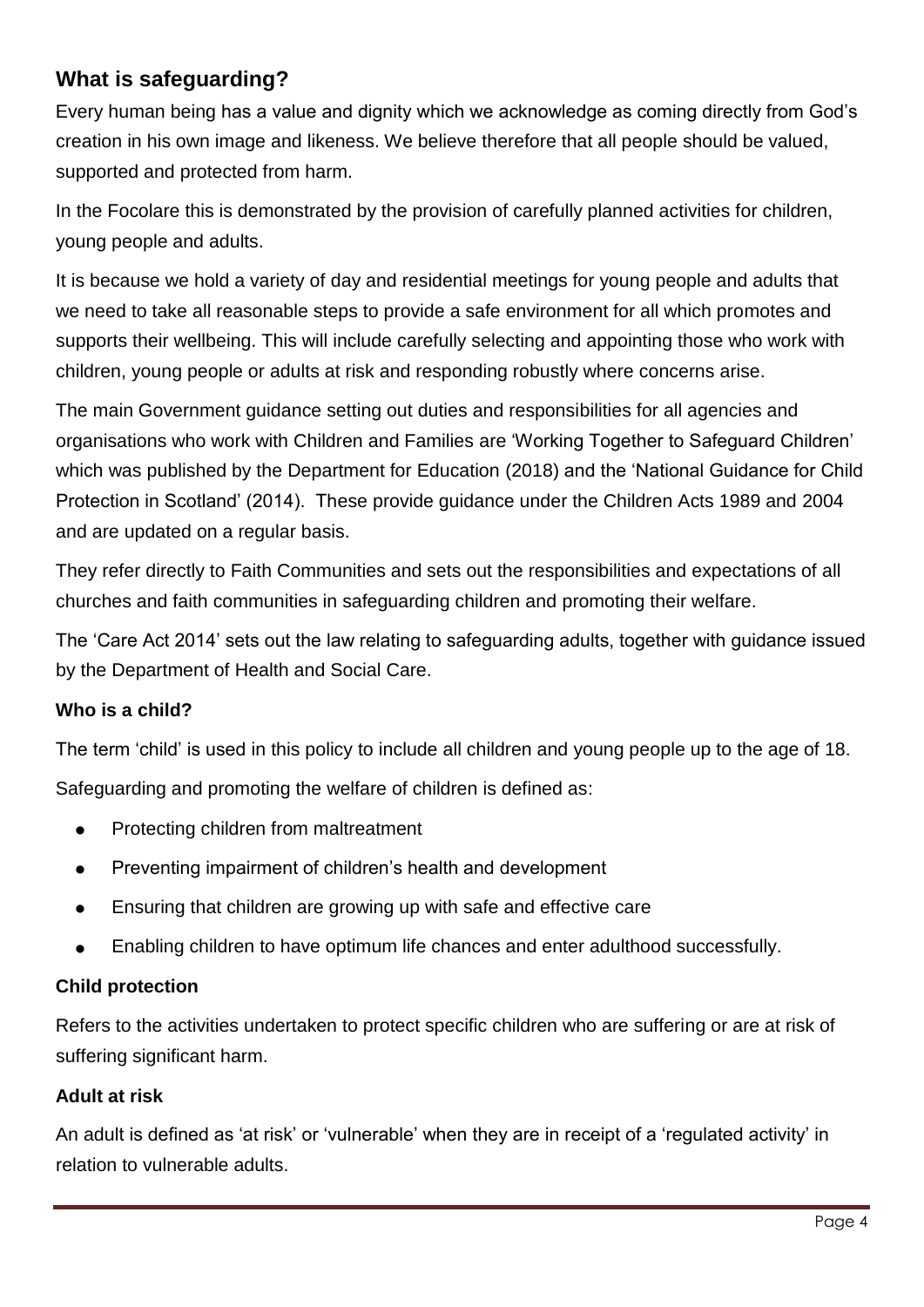It is important to recognise however that any adult can be subject to abuse and that they do not have to be defined as 'vulnerable.' Any adult could be subjected to domestic abuse; financial abuse; physical, emotional, sexual abuse etc.

Where these incidents of abuse are substantiated, they should be dealt with as a criminal matter (e.g. sexual assault).

### <span id="page-4-0"></span>**What is abuse?**

'Abuse is a violation of a person's human and civil rights by another person or persons'.

'Abuse may consist of a single act or repeated acts. It may be physical, verbal or psychological, it may be an act of neglect or an omission to act or it may occur when a vulnerable person is persuaded to enter into a financial or sexual transaction to which he or she has not consented or cannot consent. Abuse can occur in any relationship and may result in significant harm to or exploitation of the person subjected to it.' ('No Secrets', Department of Health 2000).

### **Significant harm**

'Harm' means ill-treatment or the impairment of health or development, including for example, impairment suffered from seeing or hearing the ill-treatment of another;

'Development' means physical, intellectual, emotional, social or behavioural development;

'Health' means physical or mental health; and

'Ill-treatment' includes sexual abuse and forms of ill-treatment which are not physical.

### **Types of abuse**

### **Children: types of abuse<sup>1</sup>**

[Bullying and cyberbullying:](https://www.nspcc.org.uk/what-is-child-abuse/types-of-abuse/bullying-and-cyberbullying/) includes name calling, hitting, pushing, spreading rumours, threatening or undermining someone. It's usually repeated over a long period of time and can hurt a child both physically and emotionally. Cyberbullying/online bullying can follow the child wherever they go, via social networks, gaming and mobile phone.

[Child trafficking:](https://www.nspcc.org.uk/what-is-child-abuse/types-of-abuse/child-trafficking/) is where children and young people are tricked, forced or persuaded to leave their homes and are moved or transported and then exploited, forced to work or sold. Children are trafficked for a range of reasons, eg: sexual exploitation, benefit fraud, forced marriage, domestic labour, forced slavery, crimes.

[Criminal exploitation and gangs:](https://www.nspcc.org.uk/what-is-child-abuse/types-of-abuse/gangs-criminal-exploitation/) manipulation and coercion into committing crimes by a peer group, street gangs or organisational criminal gangs.

l Source: NSPCC [\(https://www.nspcc.org.uk/what-is-child-abuse/types-of-abuse/](https://www.nspcc.org.uk/what-is-child-abuse/types-of-abuse/)).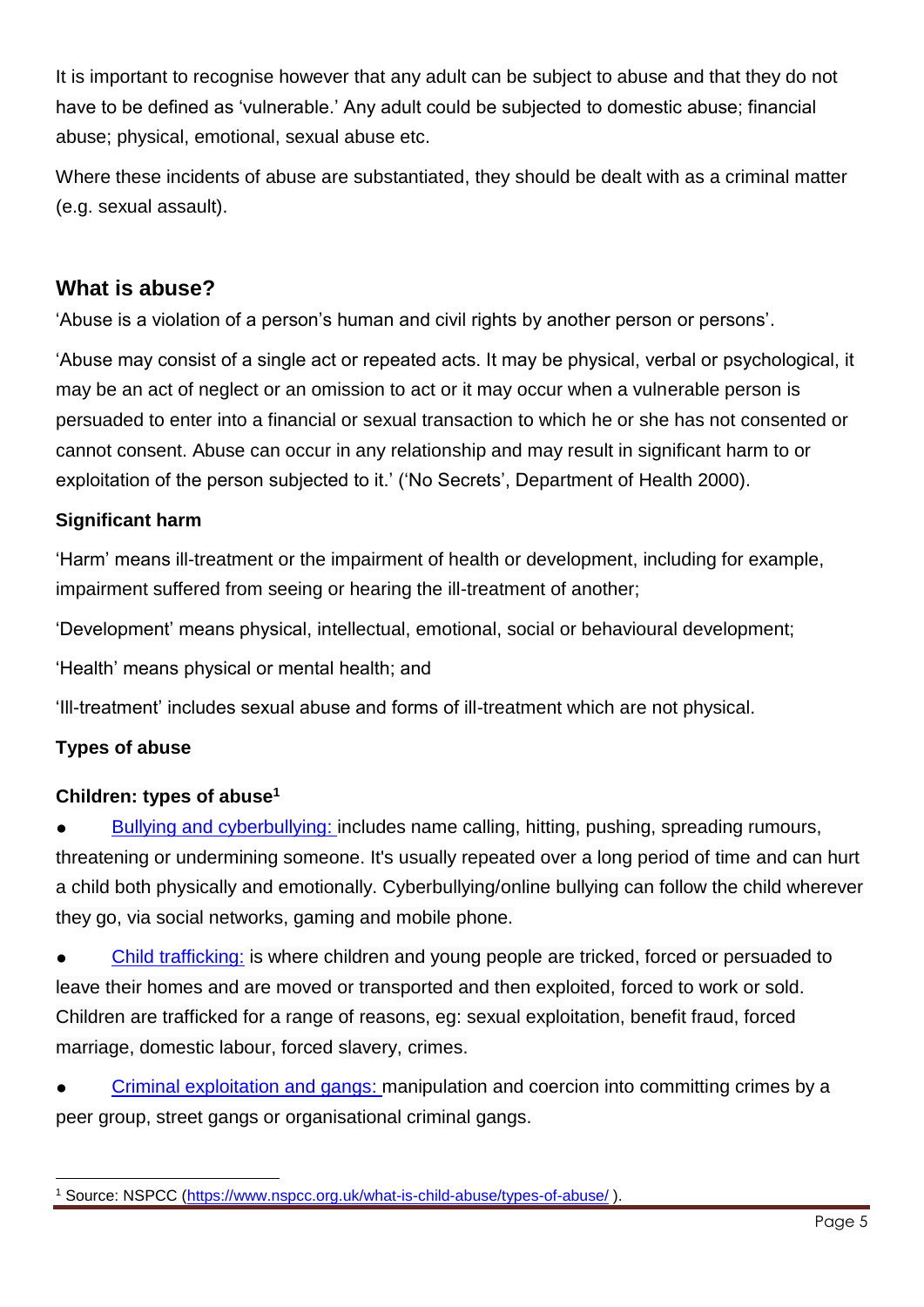[CSE child sexual exploitation:](https://www.nspcc.org.uk/what-is-child-abuse/types-of-abuse/child-sexual-exploitation/) involves being given things, like gifts, drugs, money, status and affection, in exchange for performing sexual activities.

[Domestic Abuse:](https://www.nspcc.org.uk/what-is-child-abuse/types-of-abuse/domestic-abuse/) harm caused by seeing or hearing ill-treatment of others, especially in the home. It includes any type of controlling, bullying, threatening or violent behaviour between people in a relationship. It can also happen over the phone, on the internet and on social networking sites. It can happen in any relationship and can continue even after the relationship has ended.

[Emotional/ psychological abuse:](https://www.nspcc.org.uk/what-is-child-abuse/types-of-abuse/emotional-abuse/) involves the persistent emotional mistreatment of a child causing severe and persistent adverse effects on their emotional development. It's sometimes called psychological abuse. It can involve deliberately trying to scare, humiliate, isolate or ignore a child. It is often a part of other kinds of abuse, which means it can be difficult to spot the signs or tell the difference, though it can also happen on its own.

[Female genital mutilation](https://www.nspcc.org.uk/what-is-child-abuse/types-of-abuse/female-genital-mutilation-fgm/) (FGM): is when a female's genitals are deliberately altered or removed for non-medical reasons. It's also known as 'female circumcision' or 'cutting', but has many other names.

[Grooming:](https://www.nspcc.org.uk/what-is-child-abuse/types-of-abuse/grooming/) when someone builds a relationship, trust and emotional connection with a child or young person so they can manipulate, exploit and abuse them through eg; sexual abuse, exploitation or trafficking. . Anybody can be a groomer, no matter their age, gender or race. Grooming can take place over a short or long period of time – from weeks to years. Groomers may also build a relationship with the young person's family or friends to make them seem trustworthy or authoritative.

[Neglect:](https://www.nspcc.org.uk/what-is-child-abuse/types-of-abuse/neglect/) the ongoing failure to meet a child's basic needs and the most common form of child abuse. A child or young person might be left hungry or dirty, or without proper clothing, shelter, supervision or health care, putting them in danger. It can also have long term effects on their physical and mental wellbeing. There are four types of neglect**: physical** (basic needs, such as food, clothing or shelter, are not met or they aren't properly supervised or kept safe); **educational** (a parent doesn't ensure their child is given an education); **emotional** (a child doesn't get the nurture and stimulation they need, eg; through ignoring, humiliating, intimidating or isolating them); **medical** (a child isn't given proper health care, including dental care and refusing or ignoring medical recommendations). It's important to be aware of the [signs of neglect.](https://www.nspcc.org.uk/what-is-child-abuse/types-of-abuse/neglect/#signs)

[Non-recent abuse:](https://www.nspcc.org.uk/what-is-child-abuse/types-of-abuse/non-recent-abuse/) sometimes called historical abuse, is when an adult was abused as a child or young person under the age of 18. Sometimes adults who were abused in childhood blame themselves or are made to feel it's their fault. But this is never the case: there's no excuse for abuse. The abused might have known they were abused for a very long time or only recently learnt or understood what had happened. Whether it was once or hundreds of times, a year or 70 years ago, whatever the circumstances, there's support to help. It's never too late.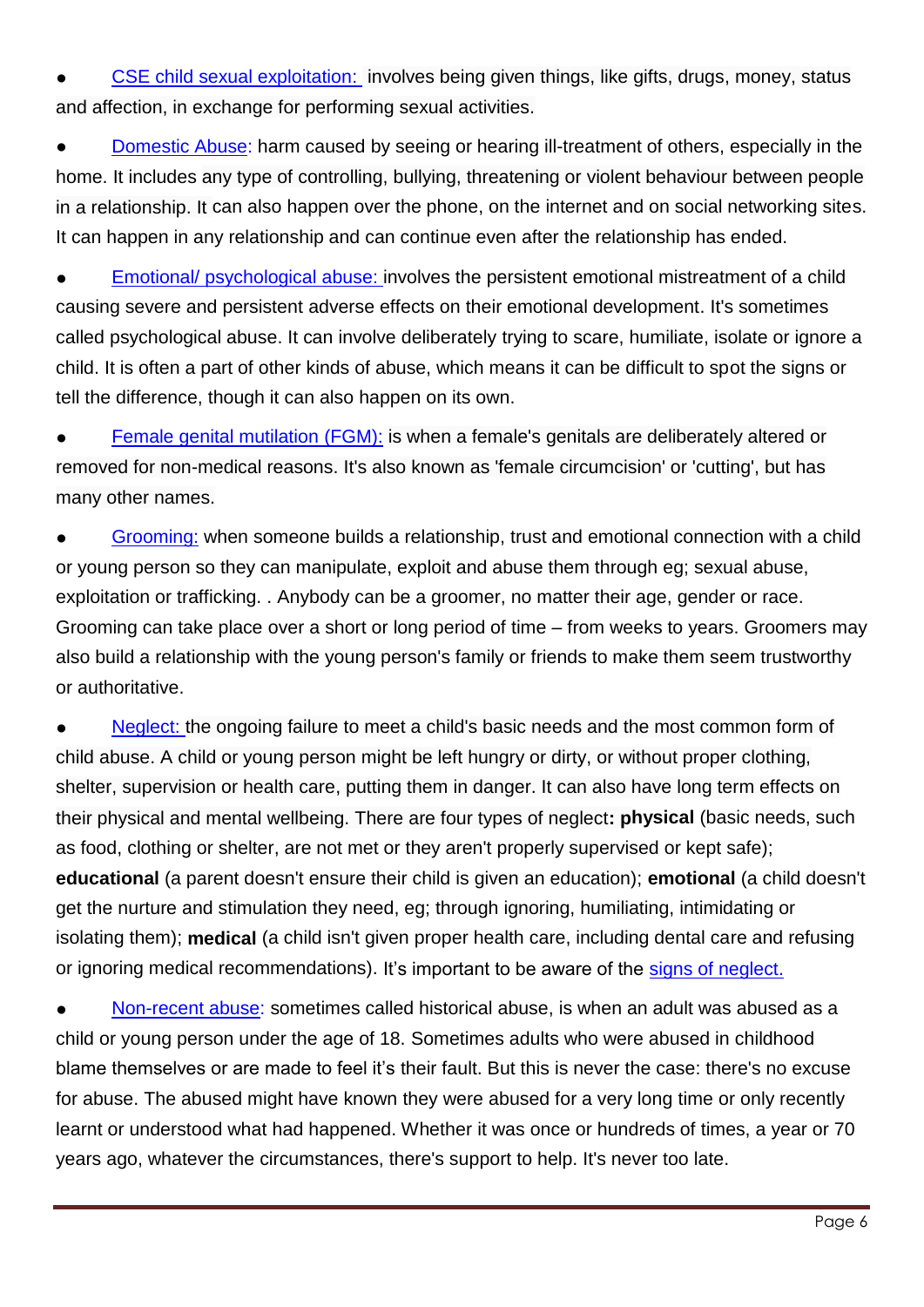[Online abuse](https://www.nspcc.org.uk/what-is-child-abuse/types-of-abuse/online-abuse/) – see E-safety section below. Online abuse is any type of abuse that happens on the internet. It can happen across any device that's connected to the web, like computers, tablets and mobile phones. And it can happen anywhere online, including social media, text messages and messaging apps, emails, online chats, online gaming, live-streaming sites. Children can be at risk from people they know or from strangers. It might be part of other abuse which is taking place offline, like bullying or grooming. Or the abuse might only happen online.

[Physical abuse:](https://www.nspcc.org.uk/what-is-child-abuse/types-of-abuse/physical-abuse/) when someone hurts or harms a child or young person on purpose. It may include hitting, shaking, kicking, throwing, poisoning, burning or scalding, biting or scratching, drowning, suffocating, or otherwise causing physical harm to a child. It may also be caused when a parent or carer fabricates the symptoms of, or deliberately induces, illness in a child.

[Sexual abuse:](https://www.nspcc.org.uk/what-is-child-abuse/types-of-abuse/child-sexual-abuse/) involves forcing or enticing a child or young person to take part in sexual activities, including prostitution, whether or not the child is aware of what is happening. The activities may involve physical **contact**, including penetrative e.g. rape or oral sex or nonpenetrative acts. They may include **non-contact** activities, such as involving children in looking at, or in the production of, sexual online images and photos, watching sexual activities, or encouraging children to behave in sexually inappropriate ways. It is important to be aware of the [signs of sexual abuse.](https://www.nspcc.org.uk/what-is-child-abuse/types-of-abuse/child-sexual-abuse/#signs) We are becoming increasingly aware of the offence of viewing or downloading abusive images of children from the Internet. This is not a 'victimless' crime but is both evidence of abuse taking place and is a criminal offence. It should be referred on in all cases.

### **Adults: types of abuse<sup>2</sup>**

l

[Discriminatory](https://www.scie.org.uk/safeguarding/adults/introduction/types-and-indicators-of-abuse#discriminatory) abuse (including Hate crime): any of the following based on a protected [characteristic:](https://www.equalityhumanrights.com/en/equality-act/protected-characteristics) unequal treatment; verbal abuse or inappropriate use of language; denying access to communication aids, not allowing access to an interpreter, signer or lip-reader; harassment or deliberate exclusion; denying basic rights to healthcare, education, employment and criminal justice; substandard service provision.

[Domestic](https://www.scie.org.uk/safeguarding/adults/introduction/types-and-indicators-of-abuse#domestic) abuse: can be characterised by any of the indicators of abuse relating to emotional or psychological abuse, physical abuse, sexual abuse, or financial abuse between adults who are or have been intimate partners or family members, regardless of gender or sexuality.

[Emotional/psychological abuse:](https://www.scie.org.uk/safeguarding/adults/introduction/types-and-indicators-of-abuse#psychological) includes enforced social isolation; removing mobility or communication aids; intentionally leaving someone unattended when they need assistance;

<sup>2</sup> Source: SCIE, identified in the April 2021 Care and support statutory guidance <https://www.gov.uk/government/publications/care-act-statutory-guidance/care-and-support-statutory-guidance> ) and SCIE [Types and indicators of abuse: Safeguarding adults | SCIE](https://www.scie.org.uk/safeguarding/adults/introduction/types-and-indicators-of-abuse#domestic)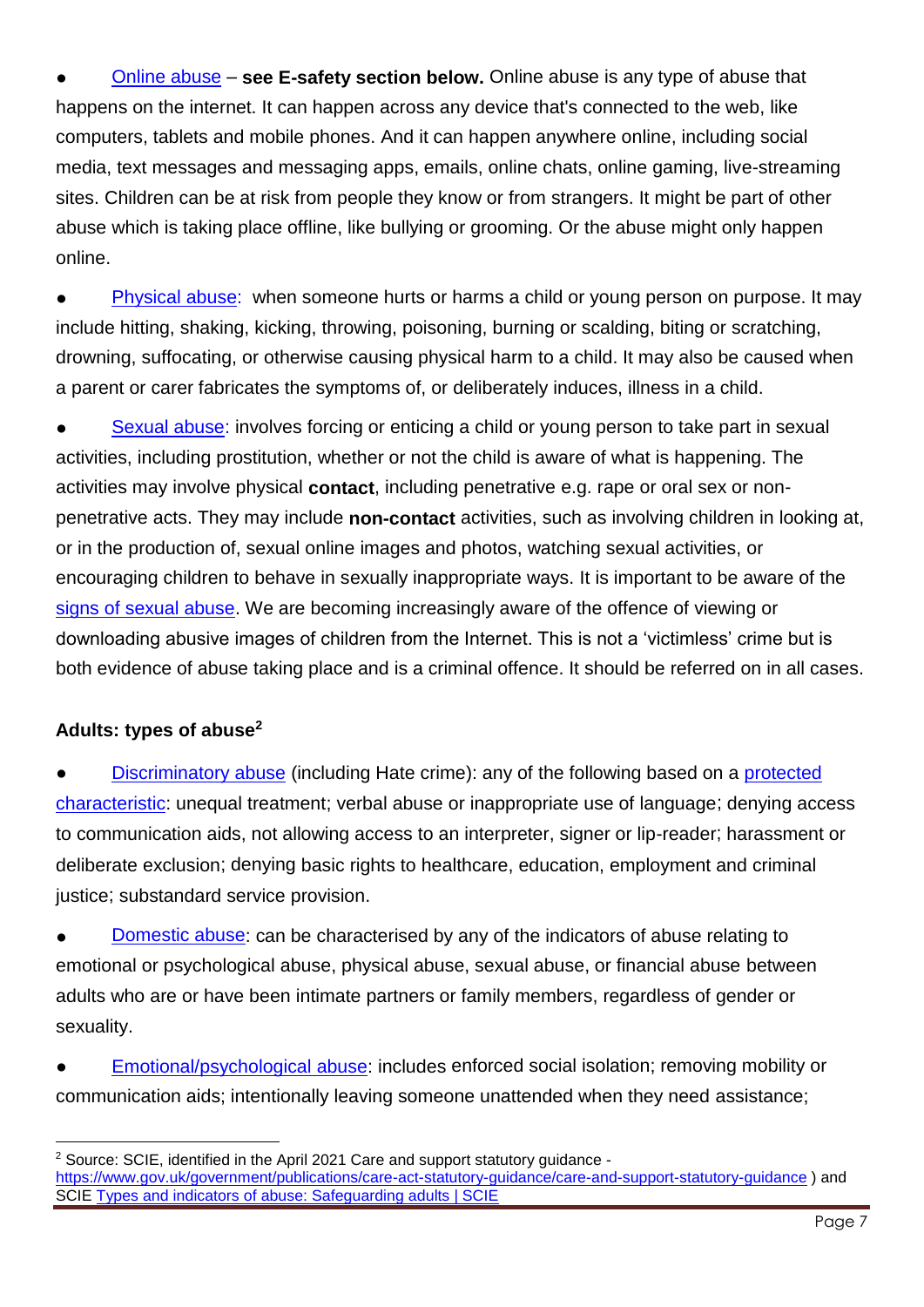preventing someone from meeting their religious and cultural needs or expressing their choice and opinion; failure to respect privacy; preventing stimulation, meaningful occupation or activities; intimidation, coercion, harassment, use of threats, humiliation, bullying, swearing or verbal abuse; addressing a person in a patronising or infantilising way; using threats of harm or abandonment; cyber bullying.

[Financial/material](https://www.scie.org.uk/safeguarding/adults/introduction/types-and-indicators-of-abuse#financial) abuse: can involve: theft; fraud; false representation; exploitation of a person's money or assets; preventing someone accessing their own money, benefits or assets or putting undue pressure on them with regard to their money, benefits or assets; inappropriate managing of their affairs.

[Modern slavery:](https://www.scie.org.uk/safeguarding/adults/introduction/types-and-indicators-of-abuse#modern-slavery) can involve; human trafficking; forced labour; domestic servitude; sexual exploitation, such as escort work, prostitution and pornography; debt bondage – being forced to work to pay off debts that realistically they will never be able to.

[Neglect:](https://www.scie.org.uk/safeguarding/adults/introduction/types-and-indicators-of-abuse#neglect) failure to provide or allow access to food, shelter, clothing, heating, stimulation and activity, personal or medical care; providing care in a way that the person dislikes; failure to administer medication as prescribed; refusal of access to visitors; not taking account of individuals' cultural, religious or ethnic needs; not taking account of educational, social and recreational needs; ignoring or isolating the person; preventing the person from making their own decisions or having access to glasses, hearing aids, dentures, etc; failure to ensure privacy and dignity.

[Organisational/institutional](file:///C:/Users/Paul%20Gateshill/AppData/Local/Packages/microsoft.windowscommunicationsapps_8wekyb3d8bbwe/LocalState/Files/S0/19725/Attachments/Discouraging%20visits%20or%20the%20involvement%20of%20relatives%20or%20friends) abuse: the long list of descriptors includes: inappropriate behaviour towards people; isolating individuals; poor care; poor management; misuse of medication; not taking account of individuals' cultural, religious or ethnic needs; failure to respond to abuse or complaints appropriately.

[Physical abuse:](https://www.scie.org.uk/safeguarding/adults/introduction/types-and-indicators-of-abuse#physical) any action intended to physically harm another person, eg: assault, hitting, slapping, punching, kicking, hair-pulling, biting, pushing, rough handling, scalding and burning, physical punishments, inappropriate or unlawful use of restraint, making someone purposefully uncomfortable, involuntary isolation or confinement, misuse of medication, forcible feeding or withholding food.

[Self-neglect:](https://www.scie.org.uk/safeguarding/adults/introduction/types-and-indicators-of-abuse#self-neglect) lack of self-care to an extent that it threatens personal health and safety through neglecting to care for one's personal hygiene, health or surroundings; inability to avoid self-harm; failure to seek help or access services to meet health and social care needs; inability or unwillingness to manage one's personal affairs.

• [Sexual:](https://www.scie.org.uk/safeguarding/adults/introduction/types-and-indicators-of-abuse#sexual) rape, attempted rape or sexual assault; inappropriate touch anywhere; nonconsensual masturbation or sexual penetration or attempted penetration of the vagina, anus or mouth; any sexual activity that the person lacks the capacity to consent to; inappropriate looking, sexual teasing or innuendo or sexual harassment; sexual photography or forced use of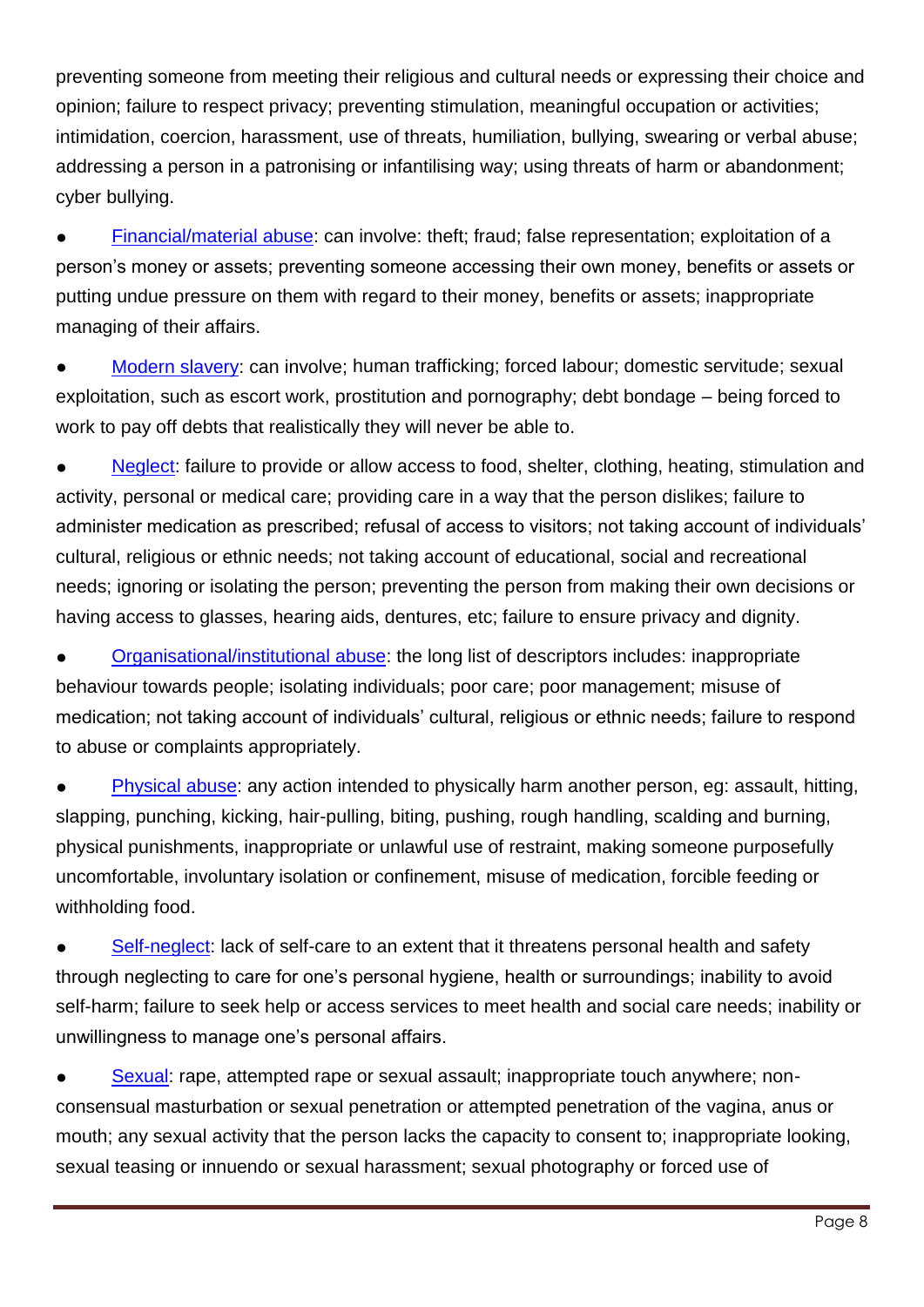pornography or witnessing of sexual acts; indecent exposure.

**•** [Spiritual abuse](https://thirtyoneeight.org/get-help/resources/practice-guides-text/spiritual-abuse/)<sup>3</sup> (comes under other types of abuse in the SCIE): while there is currently no agreed, precise definition or the language that should be used to define the experience, it covers coercion and control of one individual by another in a spiritual context. The target experiences spiritual abuse as a deeply emotional personal attack. This abuse may include: manipulation and exploitation, enforced accountability, censorship of decision making, requirements for secrecy and silence, pressure to conform, misuse of scripture or using the pulpit to control behaviour, requirement of obedience to the abuser, the suggestion that the abuser has a 'divine' position, isolation from others, especially those external to the abusive context." (Oakley, 2013 in Oakley & Kinmond, 2013 p21).

### <span id="page-8-0"></span>**E-Safety: Children exposed to abuse through digital media**

**E-Safety** is the generic term that refers to raising awareness about how children, young people and adults can protect themselves when using digital technology and in the online environment

**Internet abuse** relates to four main areas of abuse to children:

- Abusive images of children (although these are not confined to the internet)
- A child or young person being groomed for the purpose of sexual abuse
- Exposure to pornographic images and other offensive material via the internet and

The use of the internet, and in particular social media sites, to engage children in extremist ideologies.

Social networking sites are often used by perpetrators as an easy way to access children and young people for sexual abuse. In addition, radical and extremist groups may use social networking to attract children and young people into rigid and narrow ideologies that are intolerant of diversity: this is similar to the grooming process and exploits the same vulnerabilities.

Internet abuse may also include **cyber-bullying** or online bullying (**see Bullying**). This is when a child is tormented, threatened, harassed, humiliated, embarrassed or otherwise targeted by another child using the Internet and/or mobile devices. It is essentially behaviour between children, although it is possible for one victim to be bullied by many perpetrators. In any case of severe bullying it may be appropriate to consider the behaviour as child abuse by another young person.

**Sexting** describes the use of technology to generate indecent images or videos of a sexual nature made by children under the age of 18 of other children. The content can vary, from text messages

l <sup>3</sup> [Spiritual Abuse \(thirtyoneeight.org\);](https://thirtyoneeight.org/get-help/resources/practice-guides-text/spiritual-abuse/) see also page 22 of [Type of Abuse Reference Document September 2018 -](https://www.churchofengland.org/sites/default/files/2018-10/Type%20of%20Abuse%20Reference%20Document%20September%202018%20-%20PROOF%20COPY.pdf) [PROOF COPY.pdf \(churchofengland.org\)](https://www.churchofengland.org/sites/default/files/2018-10/Type%20of%20Abuse%20Reference%20Document%20September%202018%20-%20PROOF%20COPY.pdf)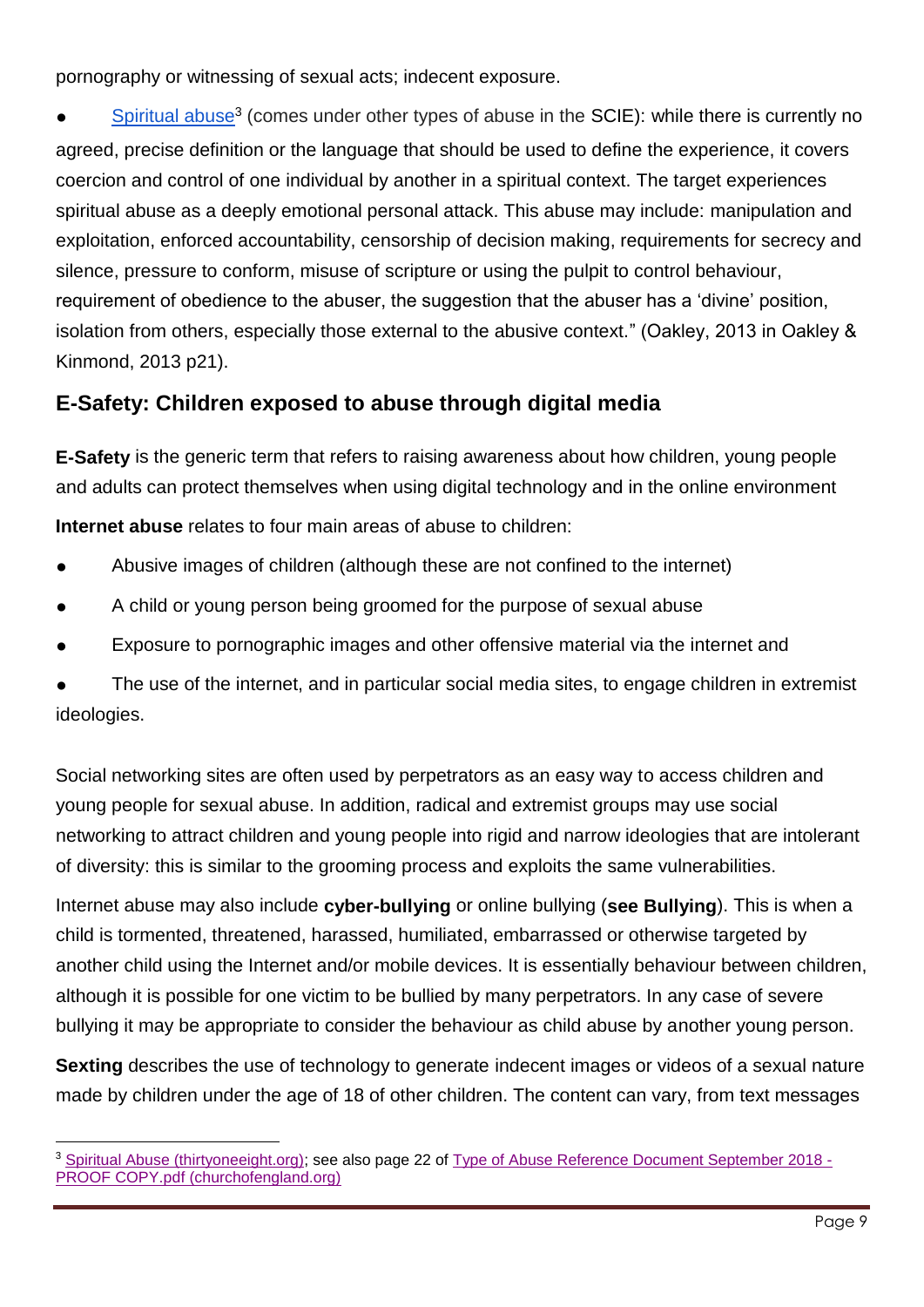to images of partial nudity to sexual images or video. These images are then shared between young people and/or adults and with people they may not even know. Young people are not always aware that their actions are illegal and the increasing use of smart phones has made the practice much more common place.

### **Indicators**

Often issues involving child abuse come to light through an accidental discovery of images on a computer or other device and can seem to emerge 'out of the blue' from an otherwise trusted and non-suspicious individual. This in itself can make accepting the fact of the abuse difficult for those who know and may have trusted that individual. Partners, colleagues and friends often find it very difficult to believe and may require support.

The initial indicators of child abuse are likely to be changes in behaviour and mood of the child victim. Clearly such changes can also be attributed to many innocent events in a child's life and cannot be regarded as diagnostic. However, changes to a child's circle of friends or a noticeable change in attitude towards the use of computer or phone could have their origin in abusive behaviour. Similarly, a change in their friends or not wanting to be alone with a particular person may be a sign that something is upsetting them.

Children often show us rather than tell us that something is upsetting them. There may be many reasons for changes in their behaviour, but if we notice a combination of worrying signs it may be time to call for help or advice.

### **Protection and action to be taken**

Where there is suspected or actual evidence of anyone accessing or creating indecent images of children, or there are concerns about a child being groomed, exposed to pornographic material or contacted by someone inappropriately, via the Internet or other ICT tools like a mobile phone, referrals should be made to the Focolare Safeguarding Officer(s), who will report to the Police and to Children's Social Care.

The Serious Crime Act (2015) has introduced an offence of 'sexual communication with a child'. This applies to an adult, who communicates with a child and where the communication is sexual or, if it is intended to elicit from the child a communication, which is sexual and the adult reasonably believes the child to be under 16 years of age. The Act also amended the Sex Offences Act 2003 so it is now an offence for an adult to arrange to meet with someone under 16 having communicated with them on just one occasion, previously it was on at least two occasions.

Due to the nature of this type of abuse and the possibility of the destruction of evidence, **the referrer should first discuss their concerns with the Focolare Safeguarding Officer(s) and they with the Police and Children's Social Care before raising the matter with the family.**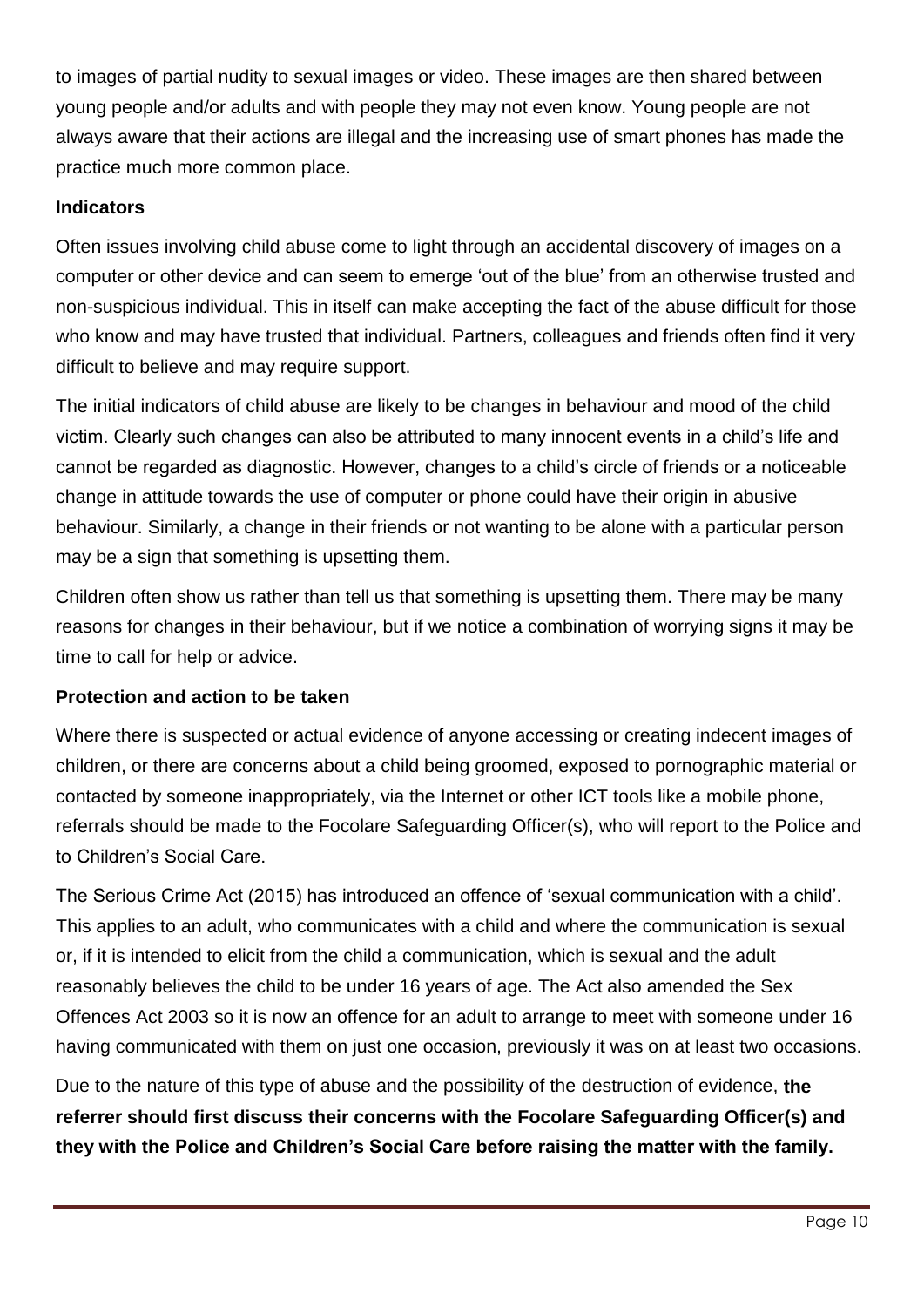This will enable a joint decision to be made about informing the family and ensuring that the child's welfare is safeguarded.

### <span id="page-10-0"></span>**Appropriate use of media**

### **Principle**

The internet, mobile phones, social networking and other interactive services have transformed the way in which we live. The new technologies offer tremendous opportunities to reach, communicate, evangelise and engage with those involved in the Focolare Movement and those in our communities who may have an interest in the church and the wider society.

The Focolare Movement is keen to promote the safe, and responsible, use of communication and interactive communication technologies within all their activities.

More detailed information can be found in the **Focolare Appropriate use of Media policy** [\(https://www.focolare.org/gb/safeguarding/](https://www.focolare.org/gb/safeguarding/) ).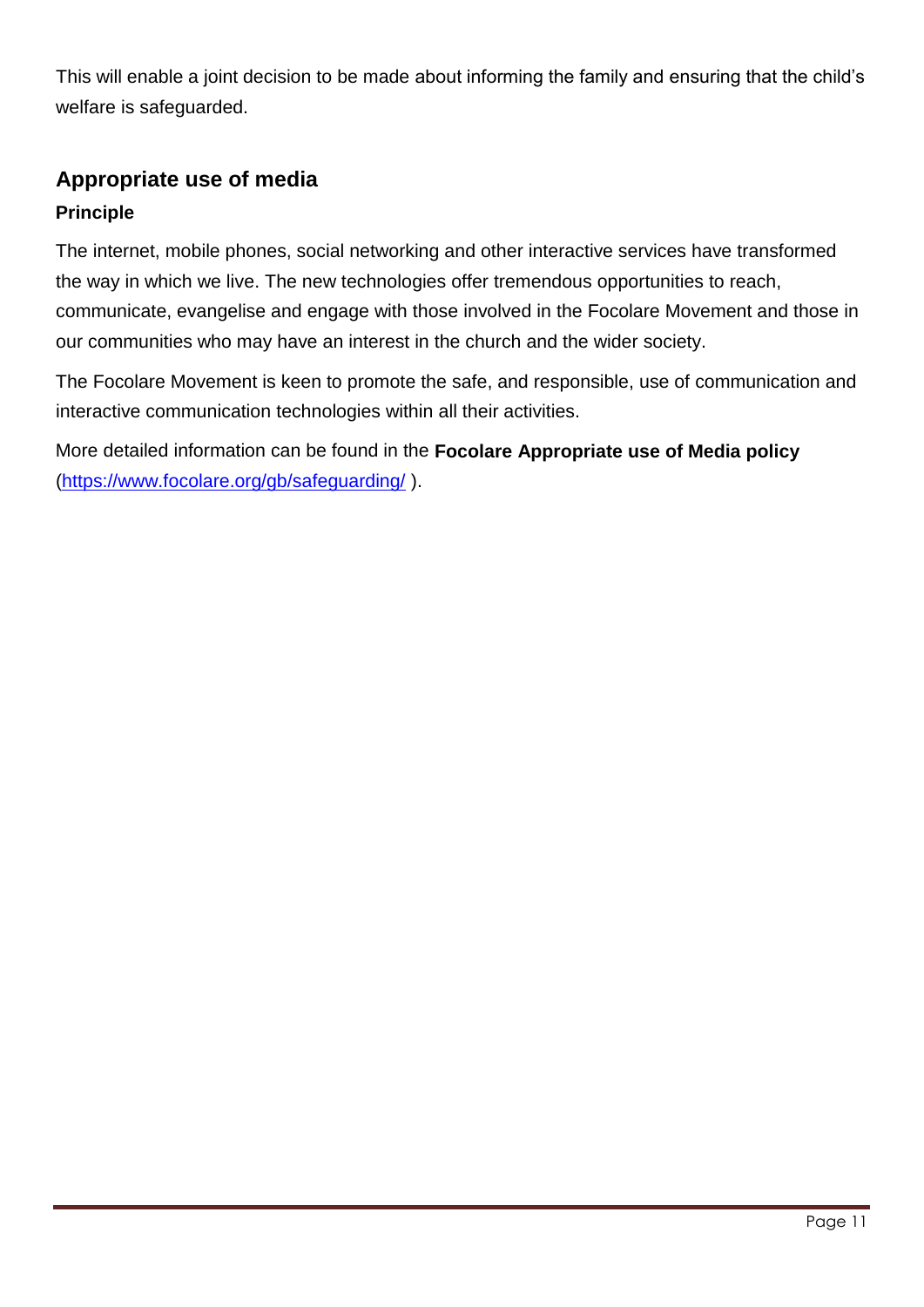### <span id="page-11-0"></span>**Guidelines for good practice when working with children and young people**

### **Adult to child ratios when supervising or working with children**

It is important that all Focolare activities have sufficient adult staff and volunteers in place to ensure the safety of children – and that these adults are suitable to undertake these tasks. They would usually have been safely recruited, including the relevant safeguarding checks, and properly trained, including safeguarding training.

A minimum of two adults should always be present.

No person under the age of 18 should be left in charge of children of any age.

When a parent attends a children's activity and remains in the presence of their own child(ren) throughout, the responsibility for the supervision of their own child(ren) remains with the parent.

For unattended children the level of supervision provided needs to be appropriate to the needs of the children involved in the activity. This could vary depending on:

- age (see table below)
- gender (wherever possible mixed gender groups should be reflected in the adult supervisors)
- ethnicity (wherever possible mixed ethnic groups should be reflected in the adult supervisors)
- behaviour
- abilities within your group/any medical or other special needs
- nature and length of activities
- requirements of location

The recommended minimum ratios of adults to children are shown in the table below4:

| <b>Supervising</b><br><b>Adults</b><br>(minimum) | <b>Age of Children</b> | Maximum<br><b>Number of</b><br><b>Children</b> | <b>Ratio</b> |
|--------------------------------------------------|------------------------|------------------------------------------------|--------------|
|                                                  | $0-2$ years            | 6                                              | 1:3          |
|                                                  | 2-3 years              |                                                | 1:4          |
|                                                  | 3-8 years              | 12                                             | 1:6          |
| റ                                                | Over 8 years           | 16                                             | 1:8          |

 <sup>4</sup> These are based on Ofsted1 EYFS guidelines for organised children's activities and do not necessarily account for the supervision of children with additional needs. Ofsted is the Office for Standards in Education, Children's Services and Skills in the UK.<http://www.ofsted.gov.uk/about-us> .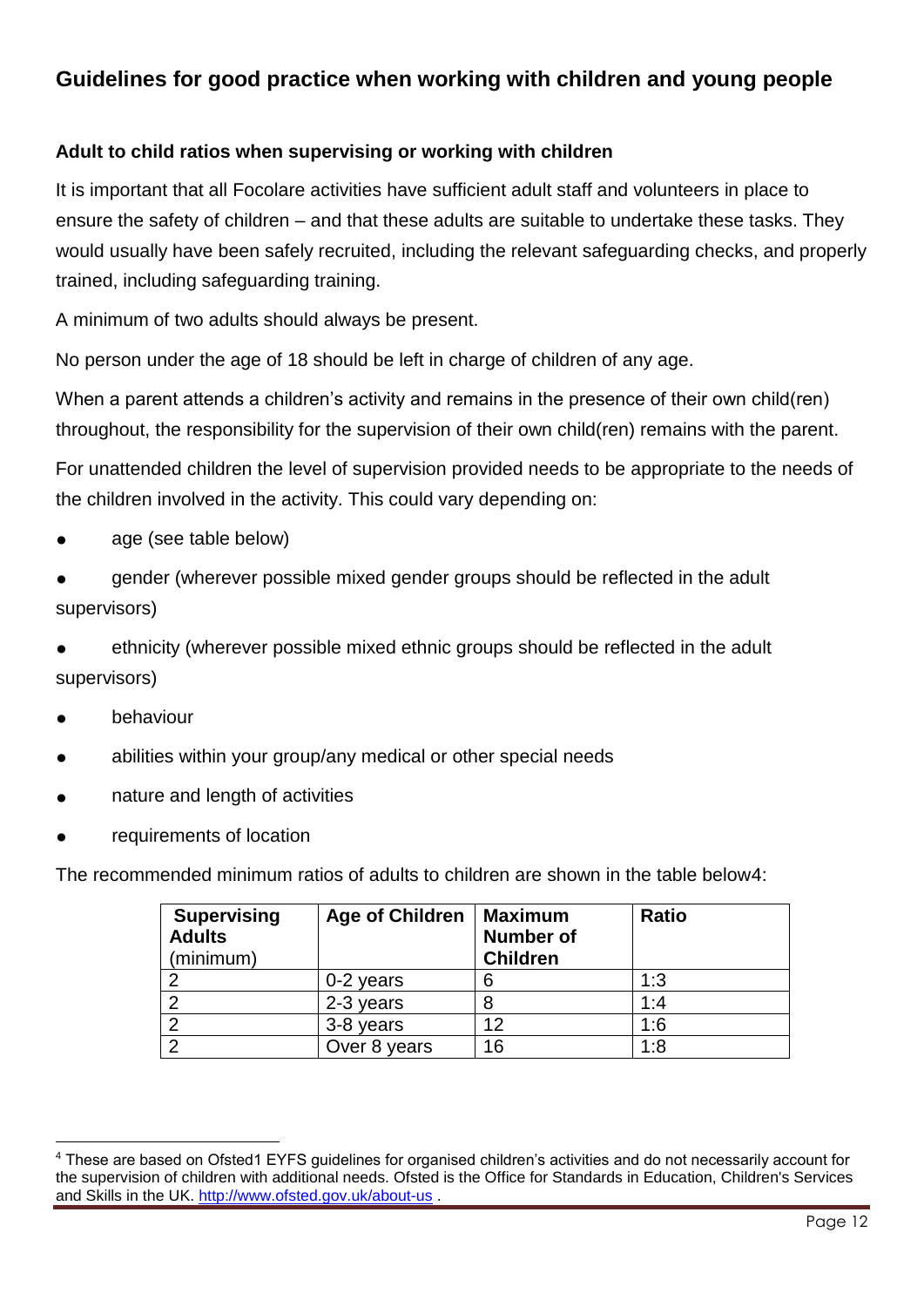### **Applying ratio - some scenarios**

**Example 1**: At the Mariapolis the young gen4 are using a large room for a morning together. There are 32 children in attendance (15 aged 2-3 years and 17 aged 3-5 years). The minimum number of adults required is 7.

**Example 2**: The gen3 weekend has 15 participants aged 13-17 years. The minimum number of adults required is 2.

**Example 3:** A local community has organised a get together in the park and the children and young people will have separate activities from their parents. The meeting has 24 children in attendance (5 aged 2-3 years, 7 aged 3-8 years and 12 aged over 8 years). The minimum number of adults required is 6.

**Example 4**: The supervised play area at the Mariapolis has 18 children in attendance (12 aged 0- 2 years and 6 aged 2-3 years). The minimum number of adults required would be 2 as the supervision requirement is met by the parent(s) attending with their child(ren).

### **Planning the programme**

- Careful planning of activities is important. Make sure that:
	- $\triangleright$  all helpers are aware of the details of the programme, the timings and each person's role
	- $\triangleright$  any children with special needs are known, adjustments are made for them in agreement with them and their parents and any extra help identified.

Ensure that any premises used are safe. Make sure you have carried out a risk assessment of the space you are using and any activities you will be undertaking. See Appendix 4 (Venue Safety Checklist and Activity Risk Assessment templates).

Ensure all leaders/helpers have had appropriate training, including the procedure to be used in cases of suspected or alleged abuse.

### **During the programme**

- Always follow the Code of Conduct for Adult Leaders and Helpers (See Appendix 1).
- No group of children under the age of 16 should be left unattended.
- Keep a list of all the children who are attending meetings, making sure you check that all children remain within the group. (See Appendix 5 for Event Register template)
- Leaders/helpers need to think and act carefully to avoid situations which could lead to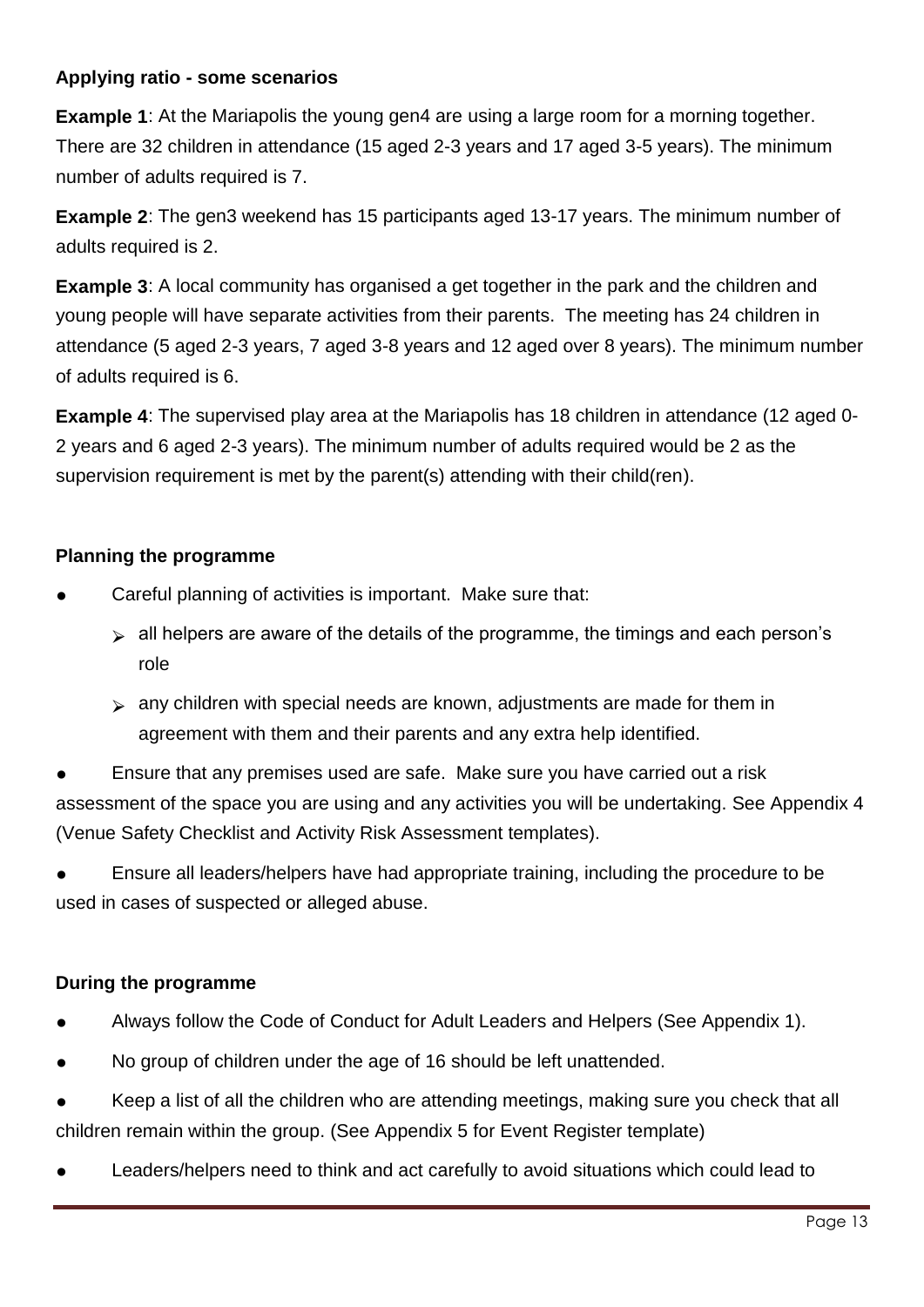embarrassment, accusations or temptations. An example of 'danger' is one leader/worker and one young person being together 'in private' – whether that be in counselling, or on a residential weekend, or driving someone home in a car.

Make sure that everyone knows where the toilets are, and that for toddlers and younger children the appropriate supervision is given. It may be good to plan a comfort break for younger children. Encourage children to be independent and make sure there are always two helpers if children need assistance.

Inform parents/carers in advance if you are planning any activity outside of the normal meeting place. I this is not possible, ensure that someone knows where the group is if working away from the usual meeting place. Leave a note in the room stating where you are in case any parent may look for their child.

### **Administering medication and special needs<sup>5</sup>**

Where possible and applicable, young people should be able to self-administer their medication and maintain responsibility for taking their medication at the appropriate frequency and dosage. Leaders may supervise the self-administration in agreement with the parents/carers.

Where a young person is unable to self-administer, a needs assessment should be undertaken to establish safe and practicable measures to enable the individual's participation in the programme. All reasonable adjustments should be made where possible. This assessment should be made well in advance of the programme to provide opportunity for measures to be put in place. Parents/carers should be included in the assessment, as well as the young person's doctor if necessary.

Medicines should be stored securely using lockable boxes, cupboards or fridges. It is important that access is limited to the individual who has been prescribed the medication and nominated adults only.

Where adult leaders may be required to administer medicines, leaders should seek help and/or training from parents/carers for their use. Appropriate training may constitute little more than a short briefing, the reading of manufacturer instructions or a note from a parent/guardian or doctor. A demonstration of how an inhaler or adrenaline auto-injector (i.e. EpiPen) is used would also be helpful<sup>6</sup>.

 <sup>5</sup> Source: National Youth Agency (NYA) Guidance, supporting Youth Work Delivery [\(https://nya.org.uk/skills/safeguarding-and-risk-management-hub/](https://nya.org.uk/skills/safeguarding-and-risk-management-hub/) - [https://backend.nya2.joltrouter.net/wp](https://backend.nya2.joltrouter.net/wp-content/uploads/C10-NYA-Safeguarding-Hub-Medication-storage-supervision-and-consent.pdf)[content/uploads/C10-NYA-Safeguarding-Hub-Medication-storage-supervision-and-consent.pdf](https://backend.nya2.joltrouter.net/wp-content/uploads/C10-NYA-Safeguarding-Hub-Medication-storage-supervision-and-consent.pdf)

<sup>&</sup>lt;sup>6</sup> from the above NYA Guidance: "Government guidance for the use of emergency inhalers and adrenaline autoinjectors in schools is available here: [https://www.gov.uk/government/publications/emergency-asthma-inhalers-for](https://www.gov.uk/government/publications/emergency-asthma-inhalers-for-use-in-schools)[use-in-schools](https://www.gov.uk/government/publications/emergency-asthma-inhalers-for-use-in-schools) and [https://www.gov.uk/government/publications/using-emergency-adrenaline-auto-injectors-in](https://www.gov.uk/government/publications/using-emergency-adrenaline-auto-injectors-in-schools)[schools](https://www.gov.uk/government/publications/using-emergency-adrenaline-auto-injectors-in-schools) . Whilst this guidance is written specifically for schools, the principles of management and administration may be applied to other youth sector provision and may be referred to as useful guidance."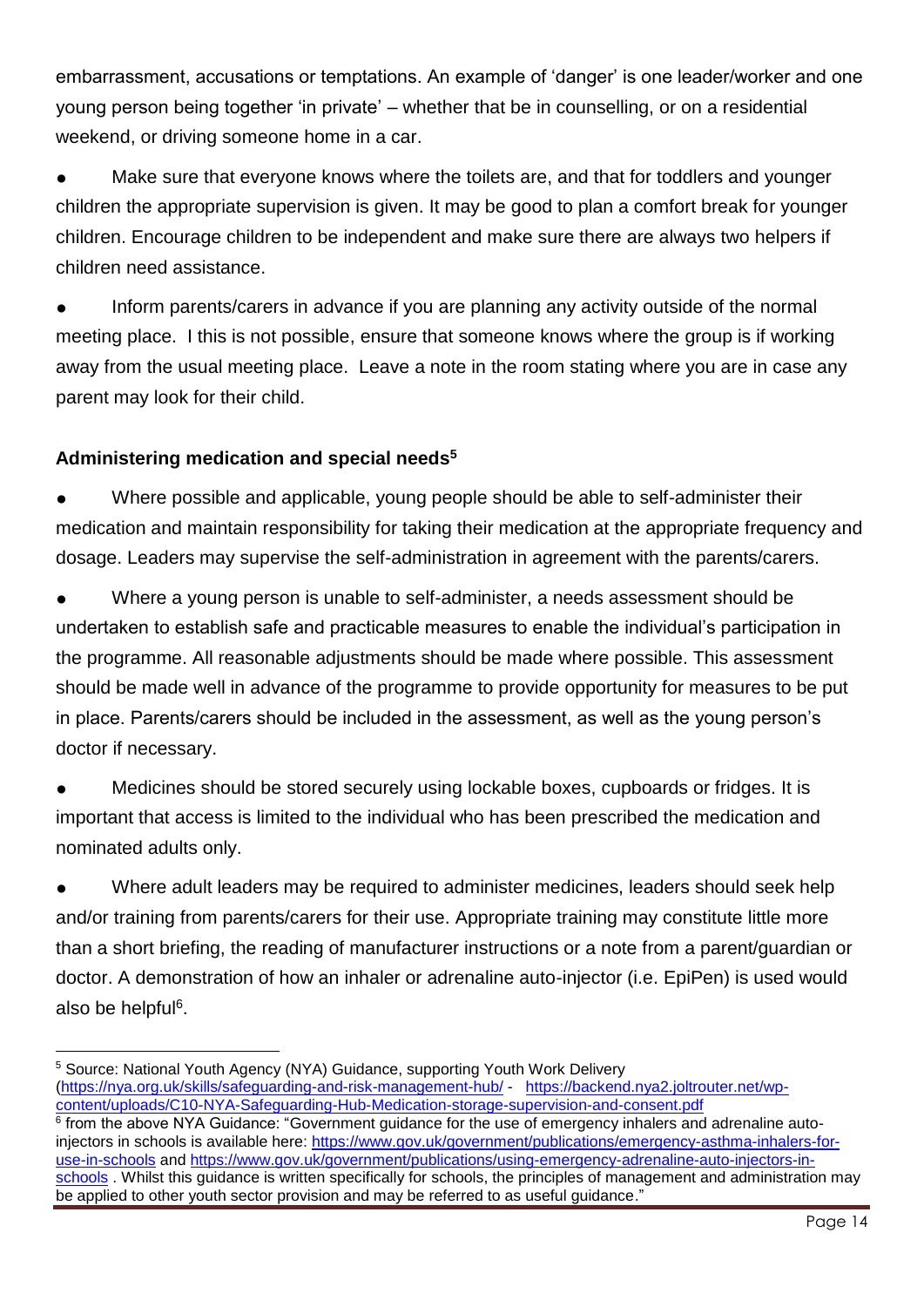Leaders should keep a record of all medicines administered to individuals, stating what, how and how much was administered, when and by whom. Any side effects should also be recorded. Written records are an important means of protection both for leaders and young people, and can provide evidence of agreed procedures being followed.

Commonly used medication such as paracetamol, throat lozenges, plasters and relief for insect bites may be carried by the adults during a residential or a trip. Leaders should check the Parental Consent Form for the trip before administering any of these medications, to make sure that parents/carers have given their permission and the child is not allergic.

If a child/young person becomes ill during an event or trip where first aid is not sufficient to treat the problem, parents or other emergency contacts listed on the Consent Form form should be contacted straight away or after the emergency services to call for assistance.

Administering first aid should be done in the presence of others and without removing the clothing of a child or young person unless necessary. A record should be kept of any accident/incident occurred during Focolare activities and stored securely along with other Safeguarding documents.

Where an individual has specific healthcare needs, the leaders should understand what may constitute an emergency and what to do, including ensuring that all relevant leaders are aware of emergency symptoms and procedures.

### **Activities involving travel**

Avoid being on your own with children in the car, make sure another adult comes with you. When this is not possible, ask the young person to seat on the rear of the vehicle.

Please note: when traveling in a car or minibus, children under the age of 12 should always by law travel in the rear of the vehicle with the appropriate child seats.

The number of children in any motor vehicle should not exceed the number of seat belts, and these should always be fastened.

Ensure that where minibuses and/or private cars are used there is adequate insurance and any necessary permits.

<span id="page-14-0"></span>Please ensure that at least one person in the group has a mobile phone and remember to check network coverage. If necessary, be aware of where the nearest telephone is for emergencies.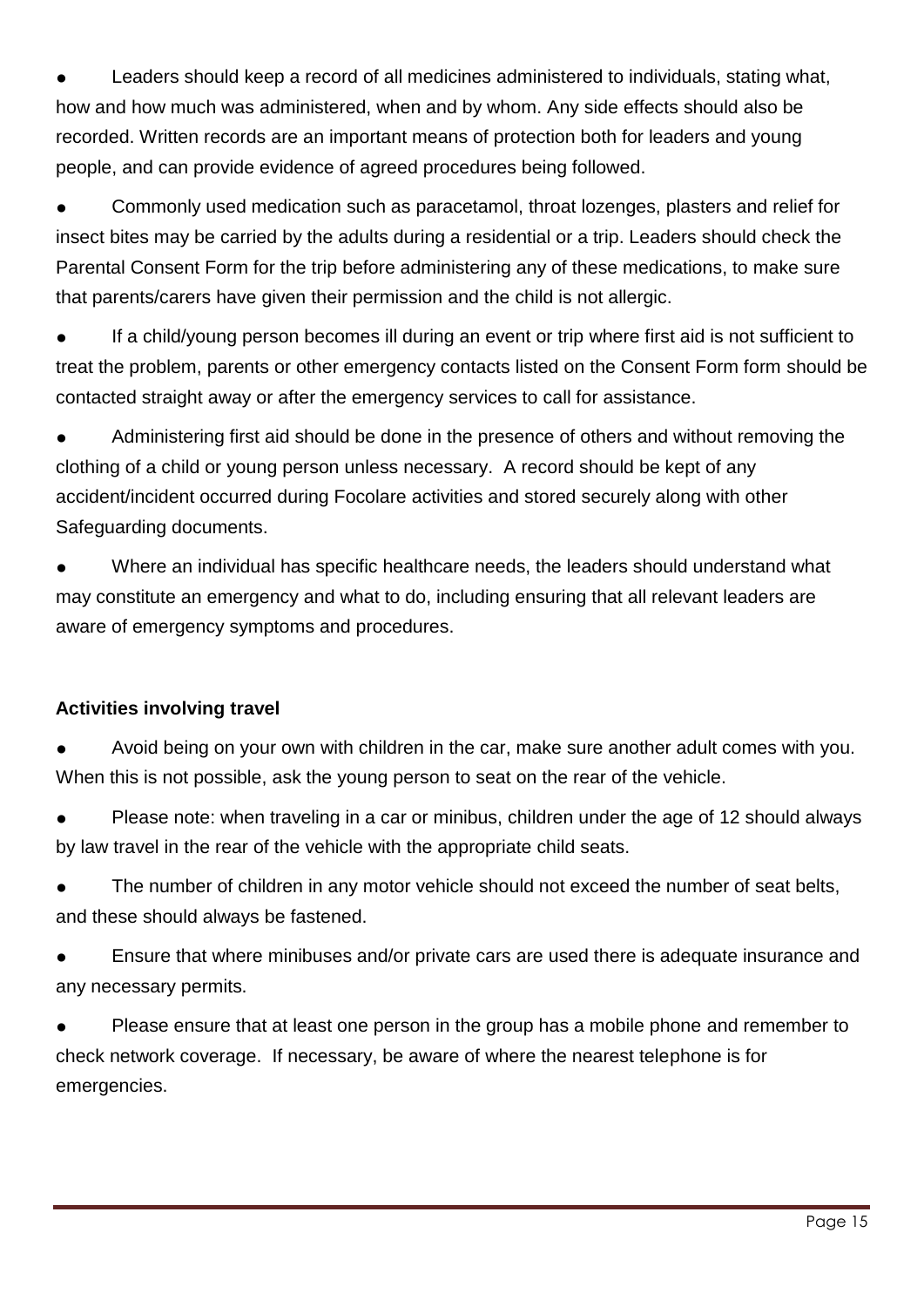### **Code of behaviour for adult leaders and helpers**

### **Do's & Don'ts**

### **You must:**

- $\checkmark$  Operate within the Focolare Movement's principles, quidance and procedures. See Focolare Safeguarding Policy [\(https://www.focolare.org/gb/safeguarding/](https://www.focolare.org/gb/safeguarding/) ).
- $\checkmark$  Treat all children, young people and adults at risk equally and with respect.
- $\checkmark$  Engage and interact appropriately with children, young people and adults at risk.
- $\checkmark$  Respect a child, young person's or adults at risk right to personal privacy.
- $\checkmark$  Challenge unacceptable behaviour and provide an example of good conduct you wish others to follow - an environment which allows bullying, inappropriate shouting or any form of discrimination is unacceptable.
- $\checkmark$  Recognise that particular care is required in moments when you are discussing sensitive issues with children, young people and adults at risk e.g. maintain appropriate boundaries.
- $\checkmark$  Avoid situations that compromise your relationship with children, young people and adults at risk, and are unacceptable within a relationship of trust. This rule should apply to all such behaviours including those which would not constitute an illegal act.

### **You must not:**

Physically, emotionally or sexually abuse, maltreat or exploit any child, young person or adults at risk.

Discuss topics or use vocabulary with children, young people and adults at risk which could not be used comfortably in the presence of parents or another adult.

Arrange an overnight trip with a child, young person or adults at risk without ensuring that another approved person will be present and parental consent has been given.

Take a chance when common sense suggests another more prudent approach.

### **Good relationships principles**

Children and adults should always be treated with respect and consideration. Those working with the young and vulnerable should portray at all times a positive role model by maintaining an attitude of respect, loyalty, courtesy, tact and maturity.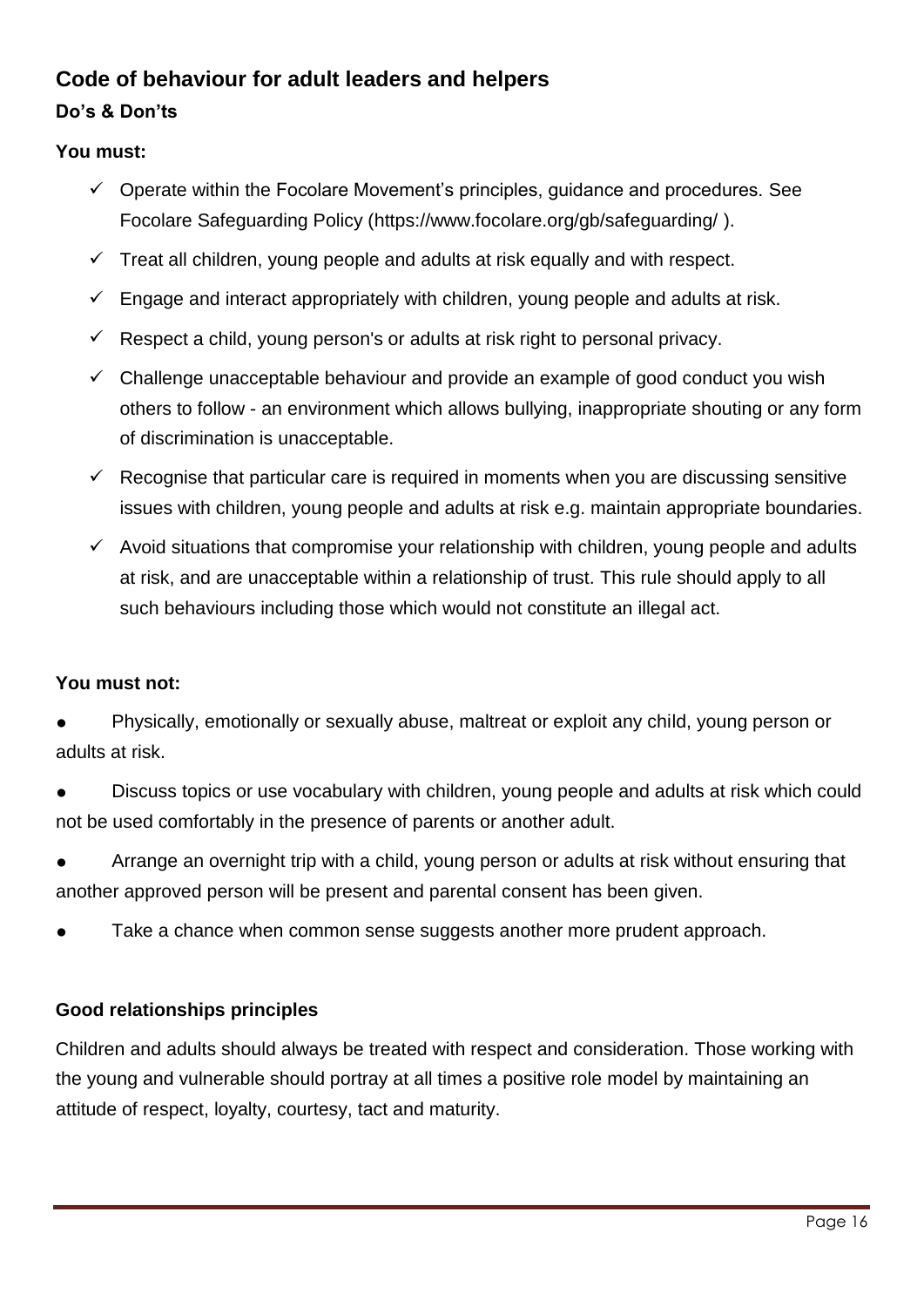### **Physical Contact – Respectful Touch**

Touching is an essential part of life and necessary for:

- Basic care
- Showing love and reassurance
- Praise and communication

It should be safe, appropriate and not overdone. It should be remembered that touch can be perceived as a sign of warmth and friendliness or as a sign of dominance.

Touch should always be related to the recipient in terms of:

- Their needs at the time
- **Limited duration**
- Appropriateness given age, stage of development, gender, disability and culture.

All people have the right to decide how much or how little physical contact they have with others. Except in exceptional circumstances, such as when they are in need of immediate medical attention, their wishes should always be respected.

#### **Good practice**

It may be appropriate to hold and comfort a distressed child but be aware how this contact may be interpreted by the child.

Everything should be in public. A hug or a touch in a group or openly, visible to others is very different from that done behind closed doors or in an unobservable place.

● Physical contact is an essential element of some activities (sports, music, dance etc). All those involved in such activities should practice safe touch, asking permission, explaining and defining the reason for the physical contact.

When ground rules for activities or events are being discussed, event leaders or those supervising activities should introduce the idea of safe touch.

Providing care for those with additional needs or disabilities may require levels of physical contact. In some circumstances consultation with the individual, their parents, carers etc is essential to fully understand the requirements and abilities of the person being cared for.

Children and adult with additional needs may require higher levels of personal support in such areas as washing, dressing, toileting, feeding and mobility. Special arrangements may have to be made in these circumstances and agreed and supported by the individual, their parents, carers, care workers etc.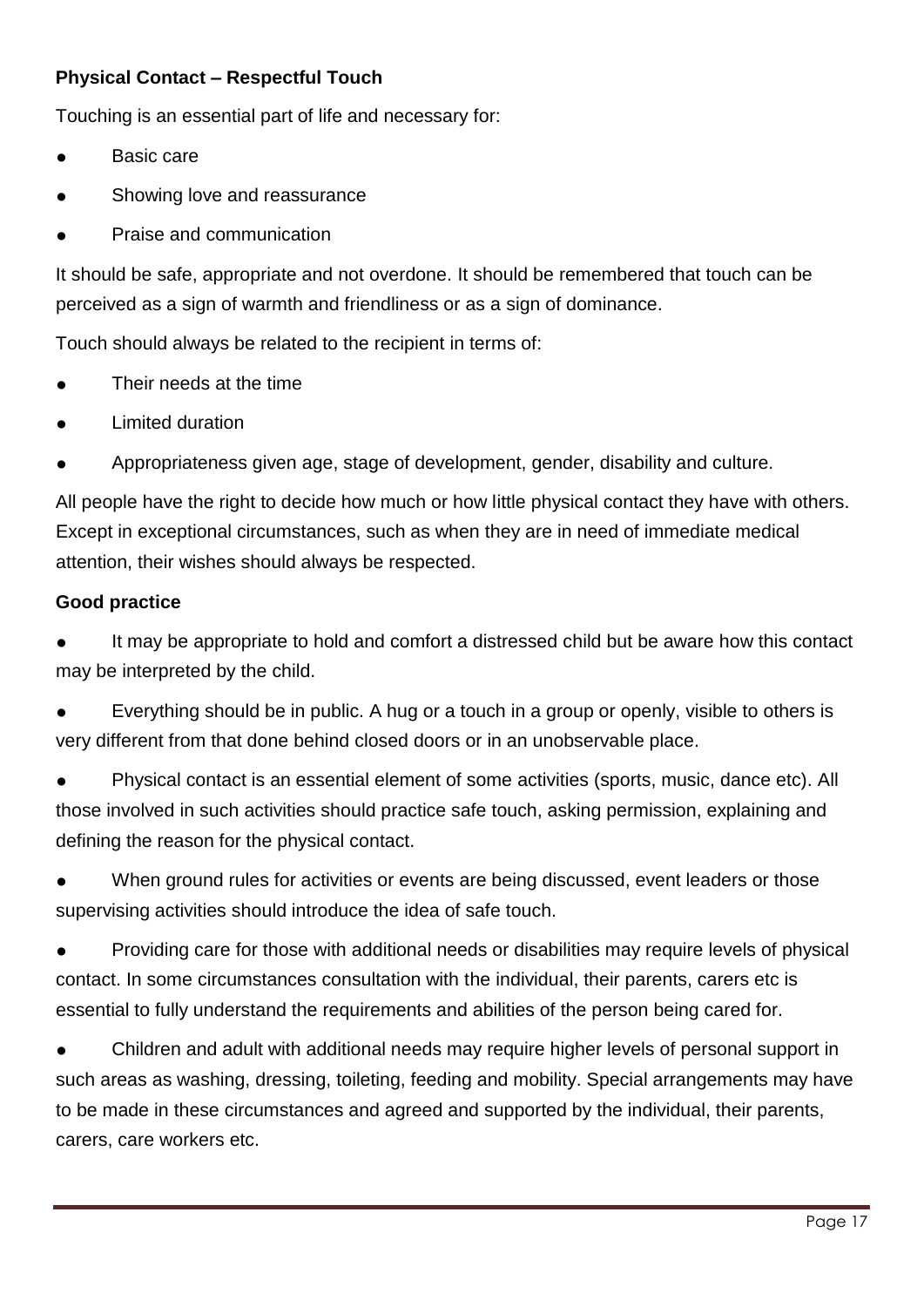As far as possible support the person in their own care. Always avoid doing things for them if they are able to do it alone or for themselves. If they are able to help, this should be encouraged. Where the person is dependent upon your help, try and offer choices.

In a group, team members, as part of good practice, should monitor one another in relation to physical contact. They should be able to help each other by pointing out anything that could be misunderstood or uncomfortable for a child, young person or adult;

If an adult engages in inappropriate touch with a child, young person or adult, this must be challenged. If there are any concerns about an adult's contact then this must be reported to the Safeguarding Officers for advice.

NB: Any activity that is, or may be thought to be, sexually inappropriate must be avoided at all times. Care should also be taken to only touch on "safe" parts of the body.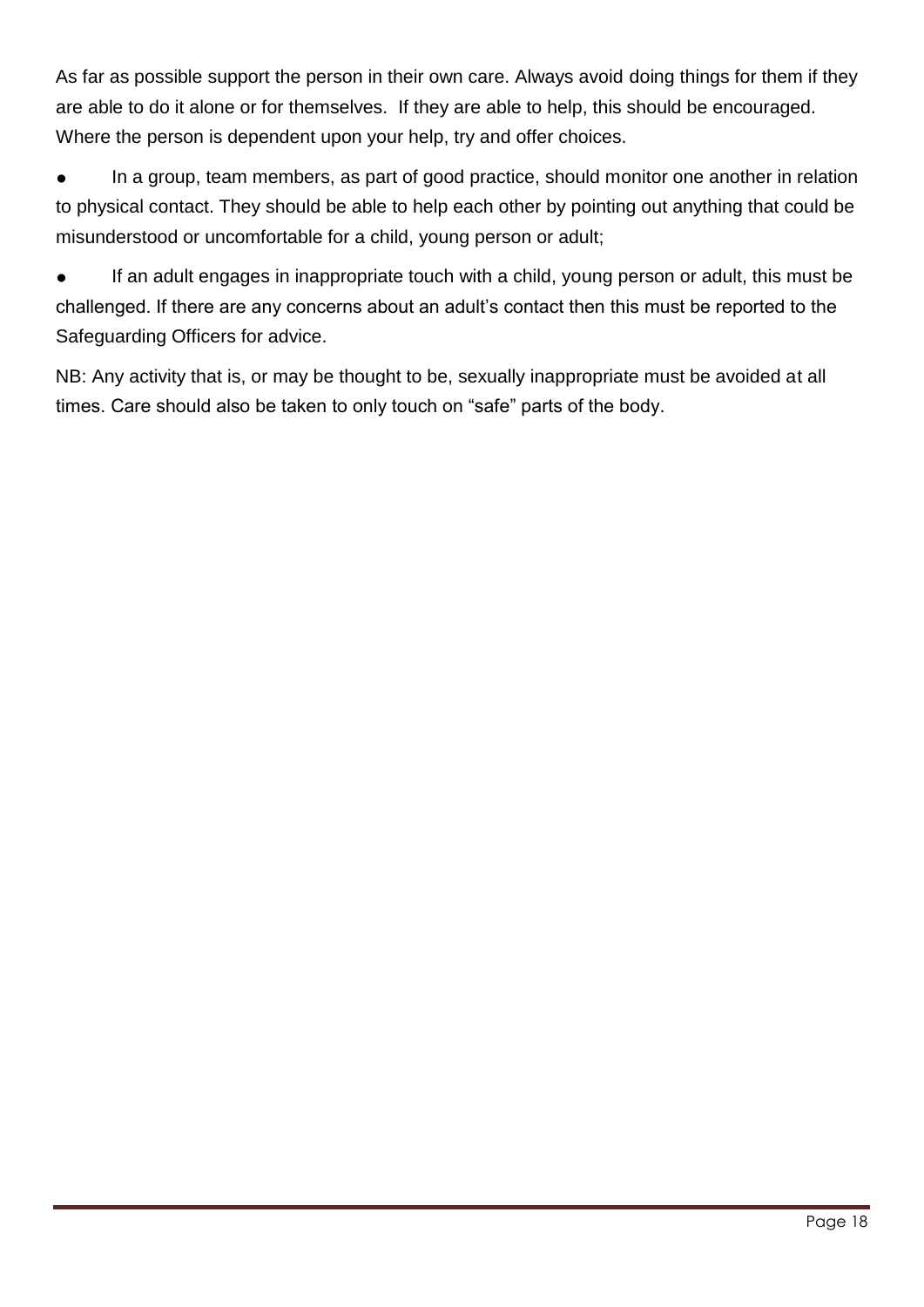### **Managing challenging behaviour**

An integral part of the way love and care for others is shown, is the way we cope with disruptive or difficult behaviour.

Children, young people and adults need to feel safe and be prevented from harming themselves or others, or getting into situations where this may happen. The first step to creating an environment where people feel safe and therefore cared for is to establish clear

expectations and boundaries for all concerned. Where possible, i.e. when age and ability permit, event leaders and participants will together agree on what expectations they can reasonably have of each other and what will happen if these

expectations are not honoured.

### **Good practice**

- Event/activity leaders set and maintain safe, consistent and understandable boundaries;
- Expectations regarding behaviour are explained, discussed and negotiated between leaders and participants to develop an ethos of care and control within activities;
- Each individual's circumstances are taken into account in deciding measures to be taken in responding to them in relation to what is appropriate touch and any physical restraint;
- Positive behaviour will be rewarded.

### **Sanctions**

Sanctions must always be the final resort after instruction and problem solving.

### **Under no circumstances is physical chastisement acceptable.**

- Sanctions to be utilised by event/activity leaders should be explored and agreed prior to the event/activity taking place;
- Any sanction must be proportionate to the misbehaviour and only about the issues in hand. Do not bring up previous incidents to confuse the issue;
- Any sanction should be for a short period of time;
- No sanction is an end in itself and should assist the individual in understanding how they should be behaving.

<span id="page-18-0"></span>It is the behaviour not the person that is not welcome.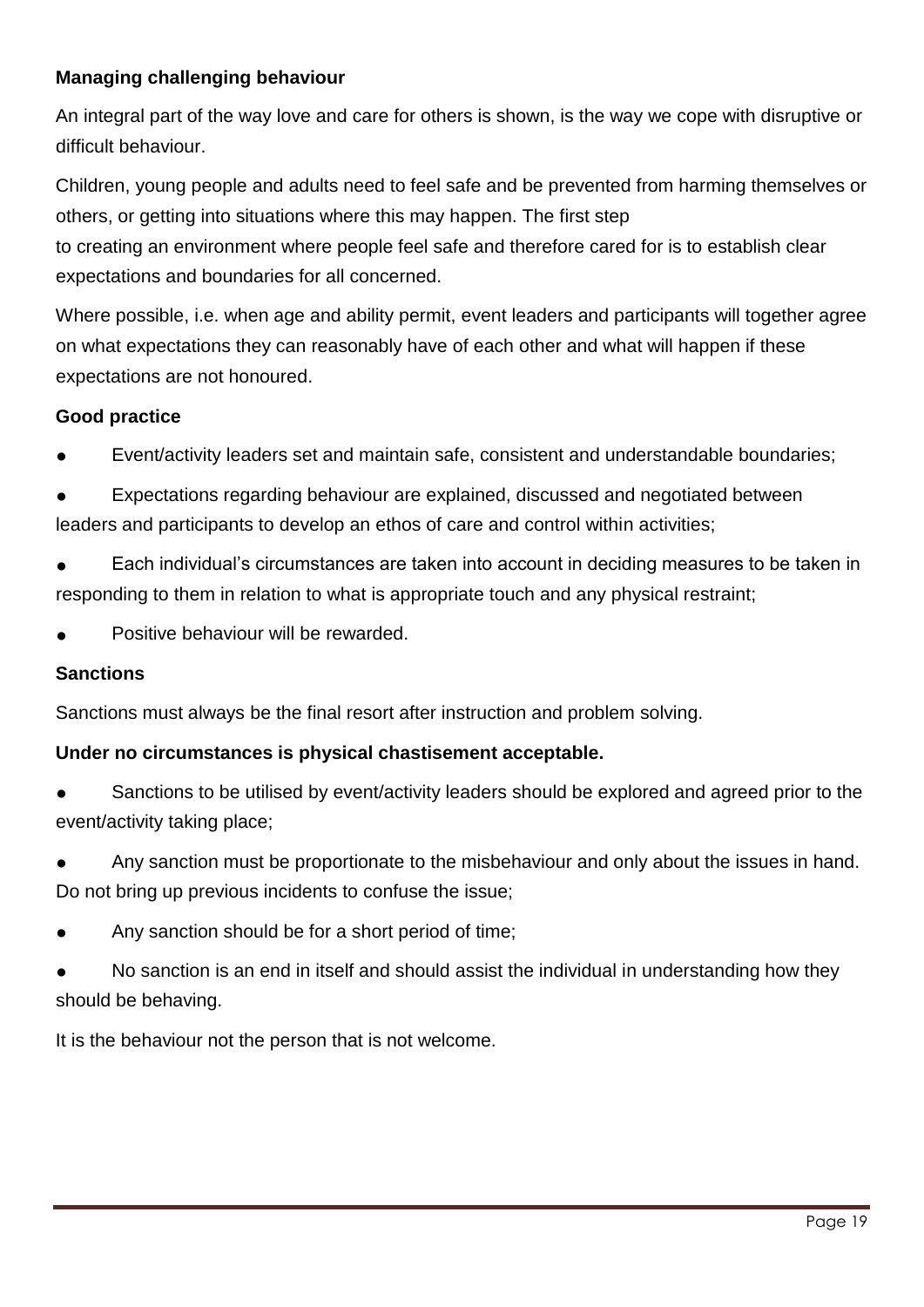### **Anti-bullying policy<sup>7</sup>**

### **Objectives of this policy**

- Bullying will not be tolerated;
- All adults involved in the activity/event as well as children and young people should have an understanding of what bullying is;
- All adults involved in the activity/event must know this policy on bullying, and follow it when bullying is reported;
- All children/young people and parents should know what the policy is on bullying, and what they should do if bullying arises;
- Children, young people and parents should be assured that they will be supported when bullying is reported.

### **Statement of Intent**

We are committed to providing a caring, friendly and safe environment for all our children and young people so they can develop in a caring and secure atmosphere. Bullying of any kind is unacceptable in any Focolare activity. If bullying does occur, all children and young people should be able to tell the group leaders or somebody else within the group and be confident that incidents will be dealt with promptly and effectively. This means that anyone who knows that bullying is happening is expected to tell the group leaders.

### **What is bullying?**

Bullying is the use of aggression with the intention of hurting another person. Bullying results in pain and distress to the victim.

### **Bullying can be:**

- Emotional (being unfriendly)
- Physical (pushing, kicking, hitting, punching or any use or threat of violence including via emails or text messaging)
- Racist (racial taunts, graffiti, gestures)
- Sexual (unwanted physical contact or sexually abusive comments)
- Homophobic (because of, or focusing on the issue of sexual orientation)

Verbal (name-calling, sarcasm, spreading rumours, teasing including via emails or text messaging)

 <sup>7</sup> Adapted from Creating a Safe Environment, CSAS, which can found at [https://www.csas.uk.net/safeguarding](https://www.csas.uk.net/safeguarding-resources/)[resources/](https://www.csas.uk.net/safeguarding-resources/) .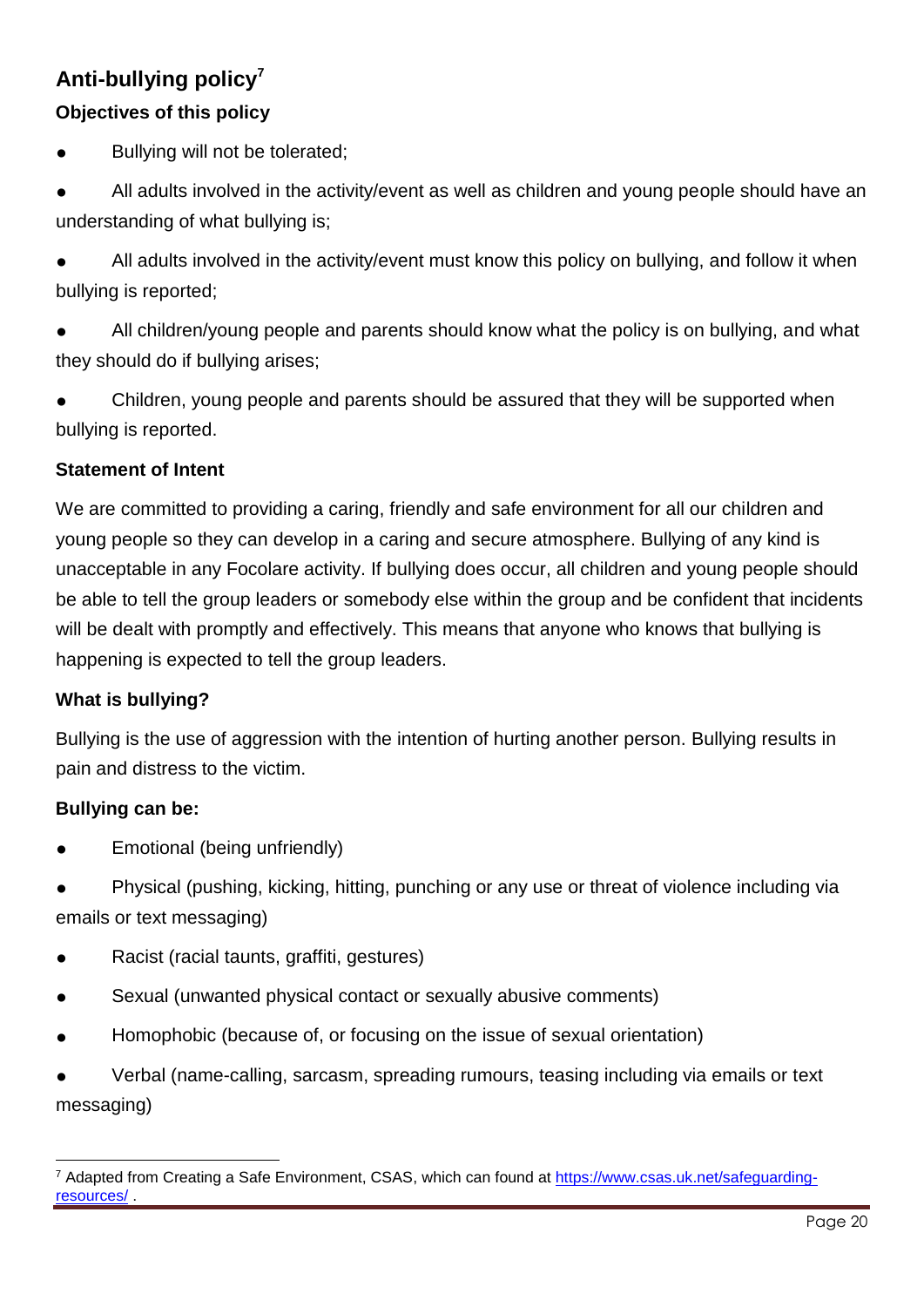- Related to a person's impairment or disability may include name calling or ridiculing
- Directed at an adult as well as a child or young person

### **Why is it important to respond to bullying?**

Bullying hurts. No one deserves to be a victim of bullying. Everybody has the right to be treated with respect. Children and young people need to learn different ways of behaving.

We have a responsibility to respond promptly and effectively to issues of bullying.

### **Signs and symptoms**

A child may indicate by signs or behaviour that he or she is being bullied. Adults should be aware of these possible signs and that they should consider the possibility that the child may be bullied. Further information can be obtained from Kidscape [\(https://www.kidscape.org.uk/\)](https://www.kidscape.org.uk/).

#### **Prevention**

Strategies can be adopted to prevent bullying. As and when appropriate, these may include:

- Writing a set of group rules
- Signing a behaviour contract
- Writing stories or poems or drawing pictures about bullying
- Reading stories about bullying or having them read to the group
- Making up role-plays
- Having discussions about bullying and why it matters

### **Procedures**

Report bullying to event or activity leaders or organisers as appropriate.

In cases of serious or persistent bullying, the incidents will be recorded by event or activity leaders or organisers and reported to the Focolare Safeguarding Officers.

In serious or persistent cases parents will be informed and asked to come into a meeting to discuss the problem.

If it is thought that an offence has been committed, contact the police, as well as informing the Focolare Safeguarding Officer(s).

The bullying behaviour or threats of bullying must be investigated and all bullying stopped quickly.

<span id="page-20-0"></span>An attempt will be made to help the bullies change their behaviour.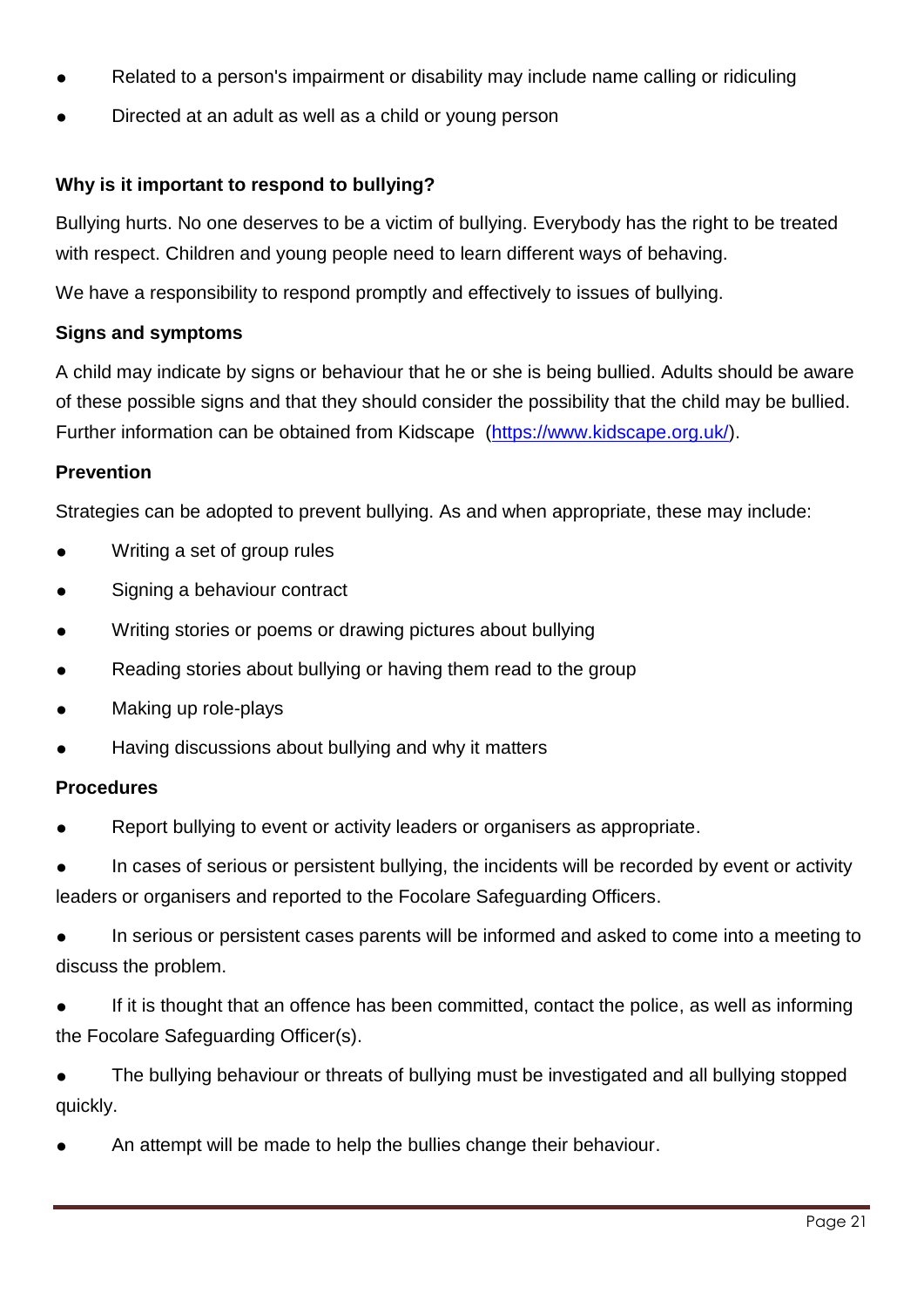### What to do if a child tells you they are being abused<sup>8</sup>

### **Receive**

Always stop and listen straight away to someone who wants to tell you about incidents or suspicions of abuse.

- Listen quietly and actively, giving your undivided attention.
- Allow silences when needed.
- Do not show shock or disbelieve but take what is said seriously.

#### **Reassure**

- Stay calm, no judgements, empathise.
- Never make a promise that you can keep what a child has said a secret.
- Give reassurance that only those who need to know will be told.
- Reassure the young person that they were right to tell you.

#### **React**

React to the child only as far as is necessary for you to establish whether you need to refer this matter, but don't interrogate for full details.

Don't ask leading questions – keep the open questions e.g. 'is there anything else you want to say?'

Ask questions only to seek clarity if required: TED is a useful tool to use to ensure questions remain open:

T E D

Tell me… Explain about ……. Describe when, where …….

- Do not criticize the perpetrator; the pupil may have affection for him/her.
- Explain what you will do next inform designated safeguarding lead, keep in contact.

### **Record**

- If possible, make brief notes about what they are telling you at the time.
- Keep these notes, however rough they are.

 <sup>8</sup> Source: Oxfordshire Diocesan Schools Trust child protection and Safeguarding policy template.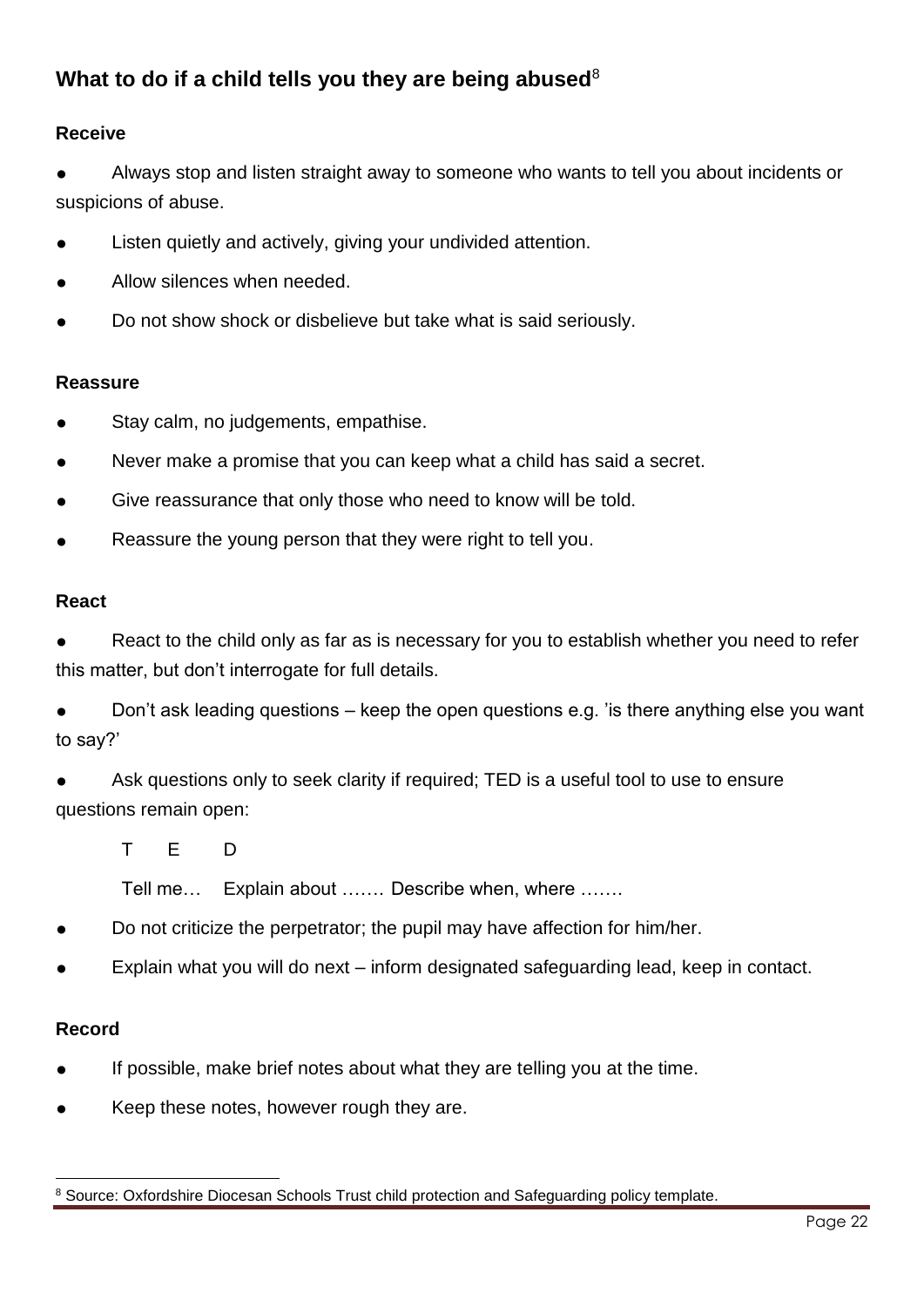If you are unable to make notes at the time, write down what was said as soon as you can.

Note the time, date and place along with what actions or behaviours, statements or conversations heard which have given rise to the concerns. All reports should be signed with times and dates noted of when reports are given to the Safeguarding Officer(s).

Try to record what was said by the child/young person rather than your interpretation of what they are telling you. For example, if a child has called a body part by an unfamiliar name, this should be written phonetically. Make a note of any accompanying non-verbal behaviour and how the information was imparted recreating the 'voice of the child' on the page.

Record the date, time, place and any noticeable nonverbal behaviour.

Be mindful of the time the allegation is received. Whilst the child is at the Focolare meeting/event they are safe, but assessment may be needed involving other agencies to ascertain whether it is safe for the child to return home. So, a verbal report to the Safeguarding Officer(s) should be made rather than delay this for a written report.

In the event of peer-on-peer abuse, adults should be mindful of the language they use when reporting the events. Avoid terms such as "perpetrator" and "victim" as both children may be vulnerable and to require support. Rather use child/young person 1 and child/young person 2.

If records are kept electronically the security of these needs to be reviewed regularly. Child protection records should be kept in a locked cabinet. **Delete your electronic record(s) once you are informed that the Safeguarding Officer(s) have stored them in a secure place.**

### **Report**

Report the incident to the Focolare Safeguarding Officer(s) and do not tell any other adults or children what you have been told.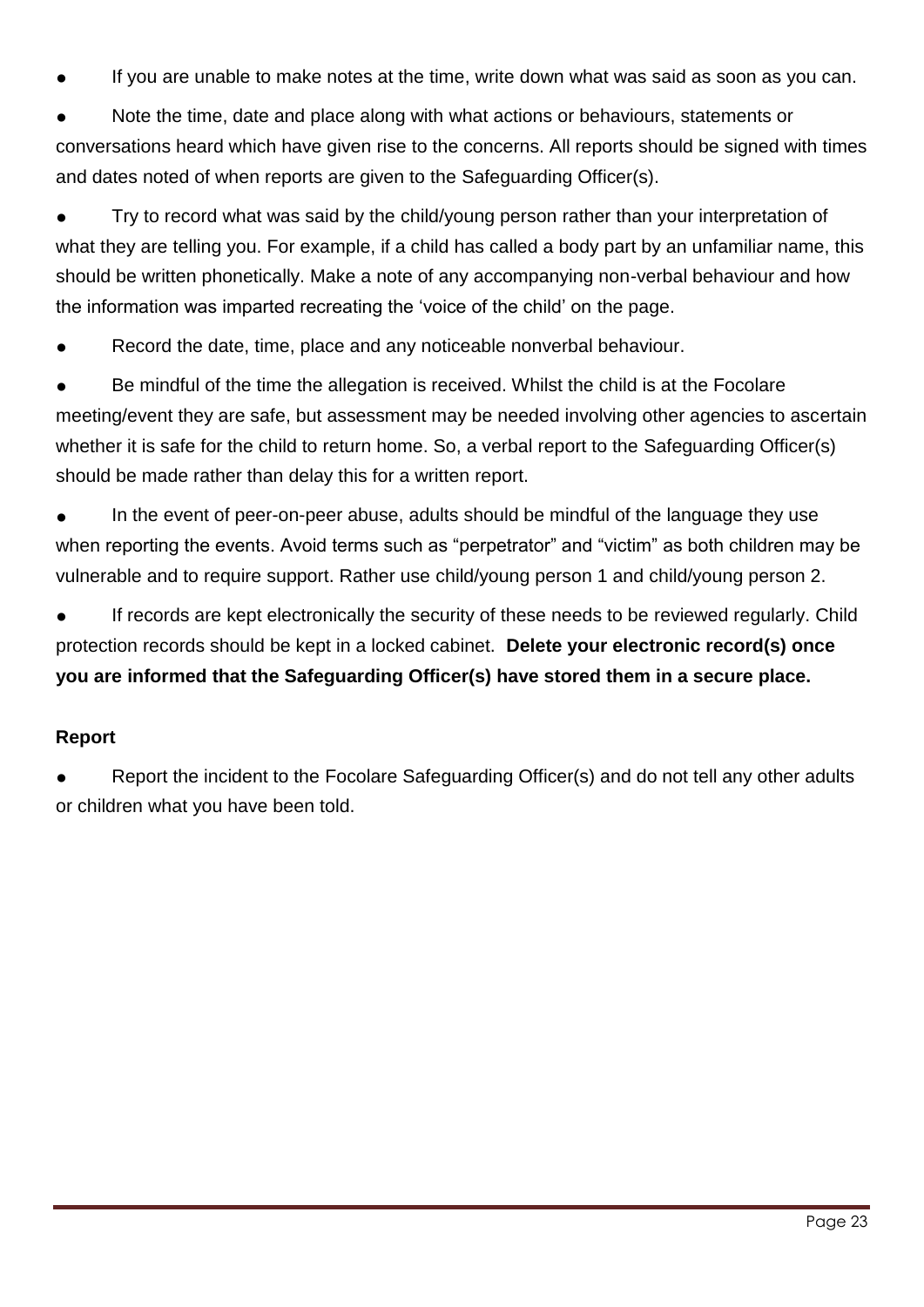## **Appendices**

- <span id="page-23-0"></span>**1. Focolare Adults Leaders and Helpers Code of Conduct**
- **2. Focolare Events Code of Conduct**
- **3. Note for young people 16-17 yrs. old at Focolare event, Mariapolis**
- **4. Risk Assessment (including Checklist for Venue and Activity Risk Assessment Template)**
- **5. Event Register**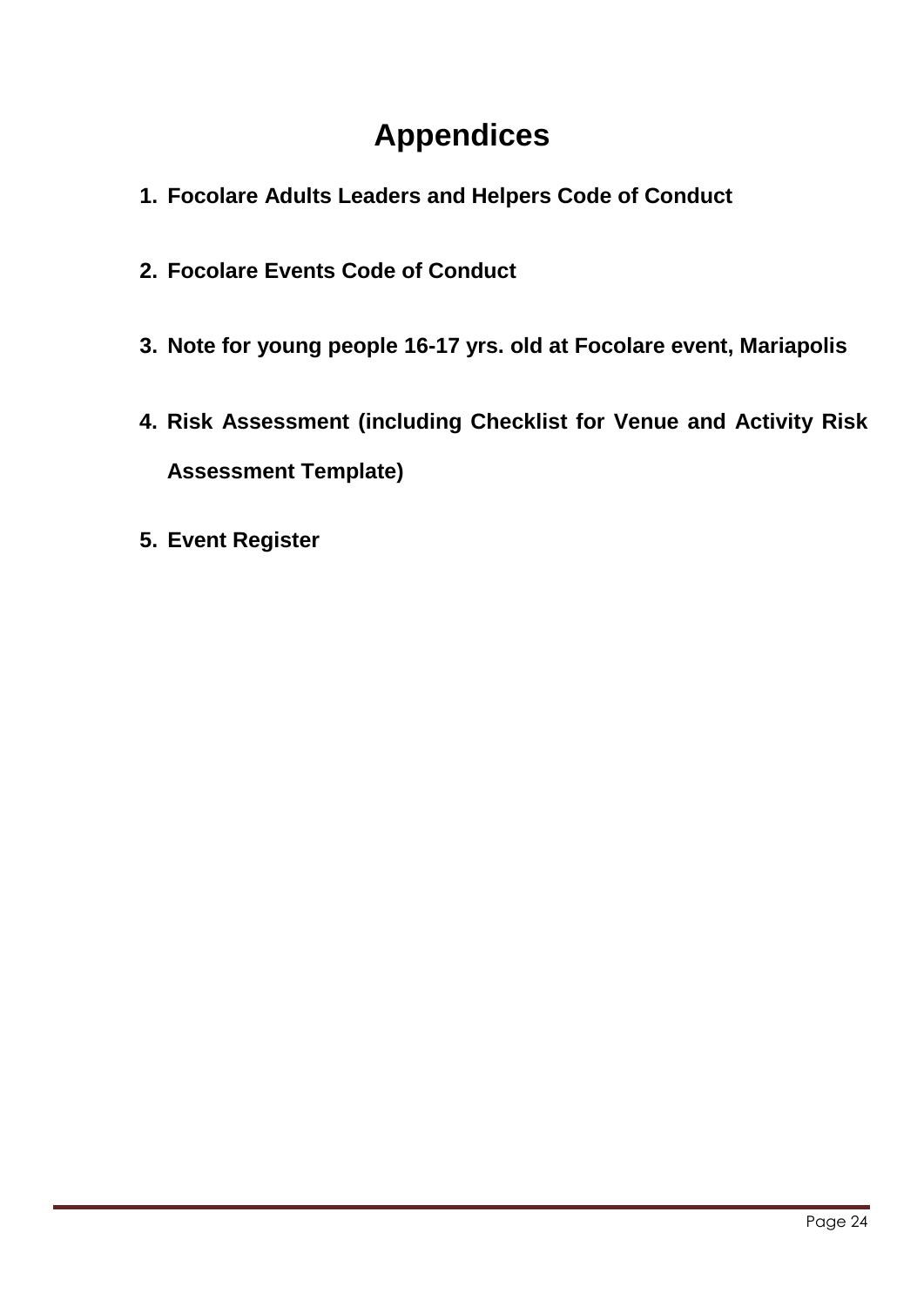### **1. Focolare adults leaders and helpers code of conduct9**

Focolare Gen Assistants, Adult Leaders and Helpers are committed to being positive role models and building the confidence of children and young people that they are working with.

Leaders and helpers are expected to:

### **Promote wellbeing**

Ensure the safety of all children and young people by ensuring group sessions are safely planned and effectively supervised;

Foster teamwork and co-operation between everybody, promoting trust and mutual respect;

Discourage and stop rough or dangerous play, bullying, inappropriate language or other inappropriate behaviour;

- Treat all children and young people fairly and not show favouritism;
- Be positive, approachable and offer praise to promote the objectives of the group always;

Listen sensitively and encourage communication between adults and children or young people;

Respond to concerns and allegations promptly and appropriately in line with Focolare Safeguarding Policy and Guidelines for Helpers

### **Promote autonomy and dignity**

Ensure the rights and responsibilities of children and young people are enforced;

Promote the full participation and involvement of all children and young people, recognizing and addressing the additional needs of some children and young people e.g. disability;

Constructively challenge all discrimination and encourage children and young people to not discriminate on the grounds of age, gender, ability, social class, race, cultural background, religious beliefs or sexual identity;

Respect, promote and support the right of children and young people to make their own choices and decisions, provided this does not threaten the rights, safety and legitimate interests of others;

- Respect the right of children and young people to personal privacy;
- Encourage children and young people to take responsibility for their own self-care as far as

 9 Adapted from CSAS resources:<https://www.csas.uk.net/safeguarding-resources/>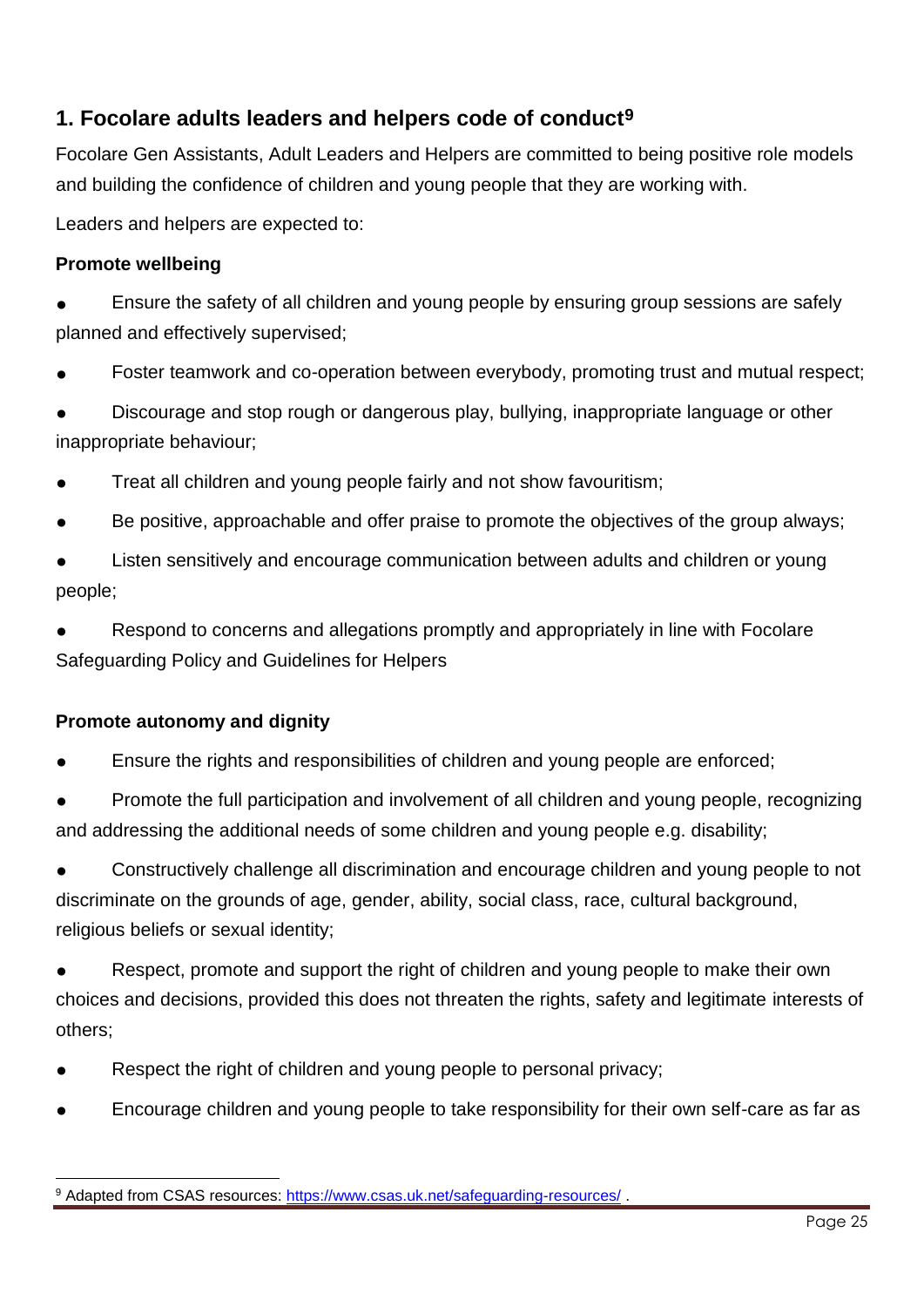possible e.g. assistance with toileting and dressing;

- Respect and listen to the opinions of children and young people
- Encourage children and young people to point out behaviours or attitudes that they do not like;
- Encourage children and young people to take responsibility for their own conduct;
- Ensure that sanctions do not humiliate or harm a child of young person;

Administer first aid in the presence of others and without removing the clothing of a child or young person unless necessary.

#### **Boundaries and power**

- Establish appropriate boundaries between pastoral care and personal lives in relationships with other leaders, helpers, children and young people;
- Not abuse the position of trust for personal benefit e.g. financial gain, sexual gratification;

Be conscious of explicit and implicit power vested in the role of group leader, supervisor of adult helper;

Acknowledge the limitations of time, experience, skill and competence – know where and how to ask for support when needed;

- Deal with differences in opinion with respect;
- Work to people's strengths, and never bully, abuse, manipulate or denigrate.

#### **Personal conduct**

Provide an example you wish others to follow;

Work in a way that is honest, reliable and transparent, never seeking to deceive or manipulate;

Refrain from using blasphemous, violent, discriminatory, or offensive language and behaviour;

- Refrain from smoking, vaping, consuming alcohol or using drugs;
- Seek help to address issues such as addictions to alcohol, prescribed medicine, other substances, gambling, and so on where these matters affect the adult's role;

Not engage in any form of sexual relations (including verbal banter, flirtation, using one's gaze to signal attraction, etc.) with children, young people, young helpers or adults for whom you have a supervisory or supportive role.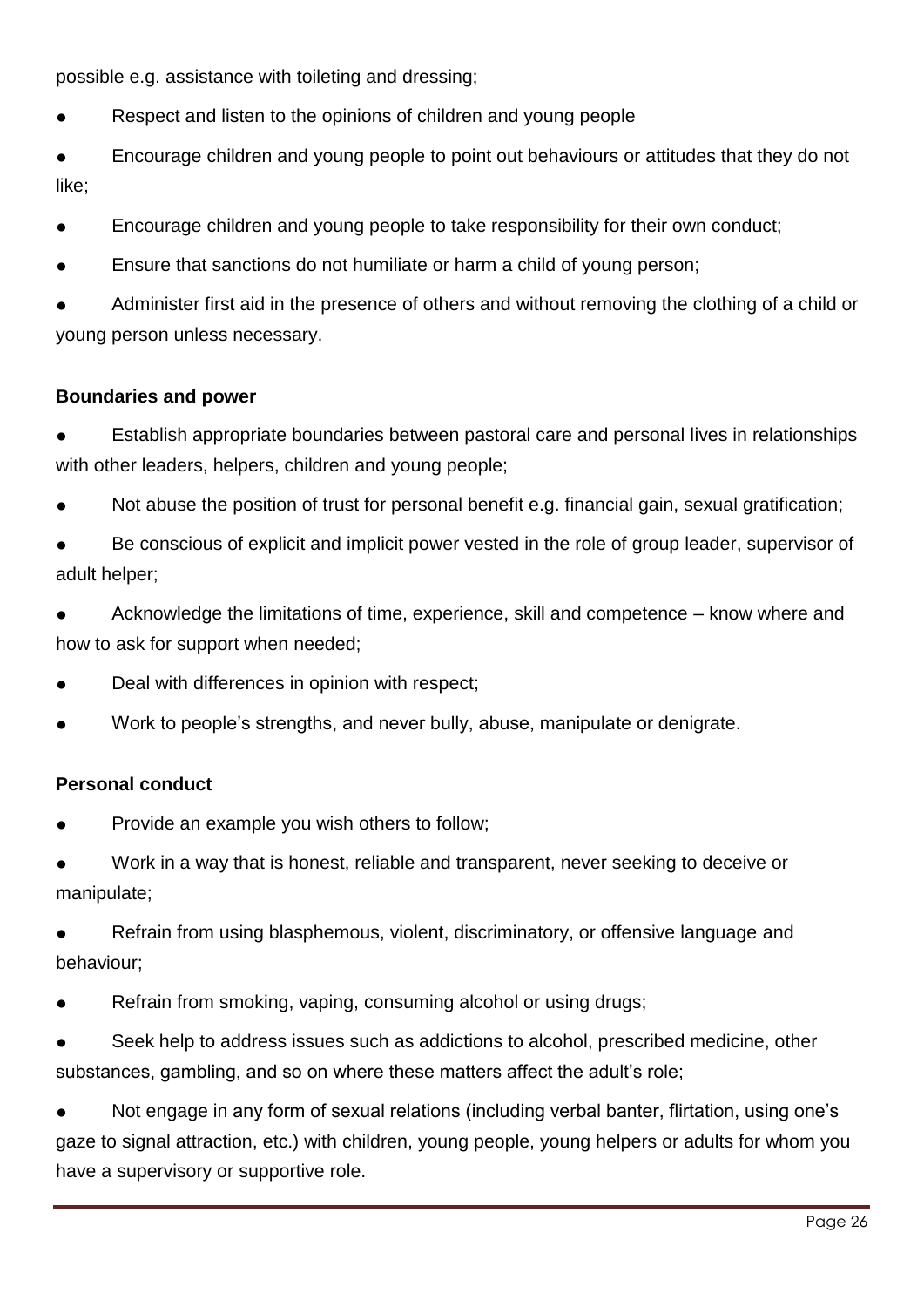Any breaches of the Code of Conduct will be addressed by the group leader. More serious or persistent breaches may result in formal action being taken to address the concerns. All concerns or allegations in relation to the abuse of a child or adult at risk will be dealt with using the Focolare Safeguarding policy and procedures in relation to the management of allegations and concerns.

I have read and understood the Code of Conduct and agree to abide by it.

Signature of Leader/Helper:\_\_\_\_\_\_\_\_\_\_\_\_\_\_\_\_\_\_\_

Print name Leader/Helper: \_\_\_\_\_\_\_\_\_\_\_\_\_\_\_\_\_\_\_

Date:\_\_\_\_\_\_\_\_\_\_\_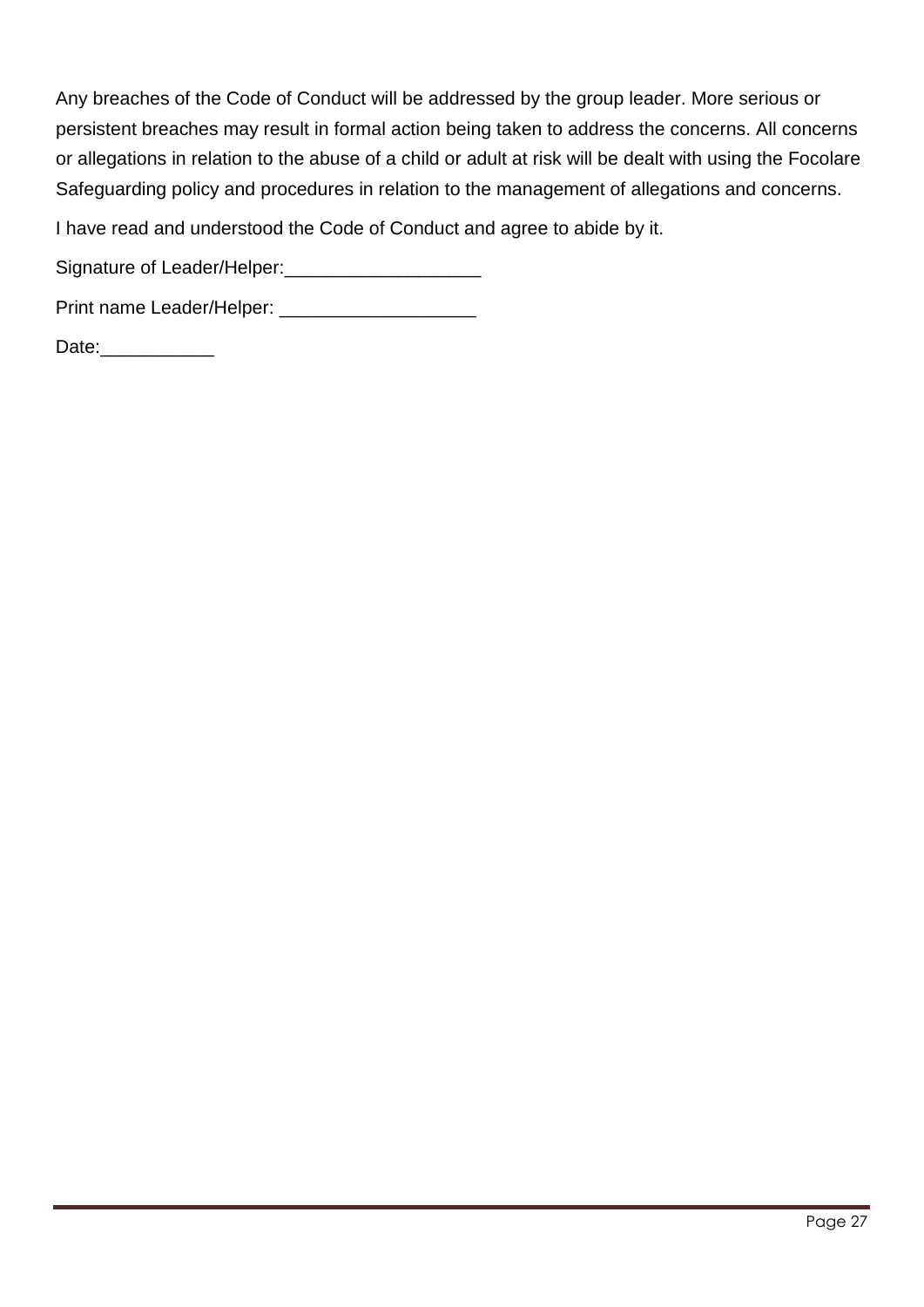### **2. Focolare events code of conduct**

Everyone is expected to be courteous and to act in a way that will ensure a safe and supportive environment for all.

Everyone is expected to respect and care for each other and each other's property.

Your participation in the activity or programme is an important part of you being in the group.

You are asked to respect all areas of the place you are visiting e.g. not to drop litter, not to cause damage etc. Any non-accidental damage will be charged to the group.

It is everyone's responsibility that the law on under-aged drinking is followed and this will be strictly enforced amongst all those taking part in the event.

Anyone over the age of 18 consuming alcohol is asked to do so responsibly.

On any outing or group activity leaders will give instructions which are intended for the guidance, health, safety and wellbeing of you and the whole group – everyone is asked to listen carefully to them and ensure all participants in the group are informed of them.

● This Code of Conduct is for your health, safety and wellbeing and that of all present – it is therefore very important.

Anyone breaking this code or behaving in an unacceptable manner will be asked to leave.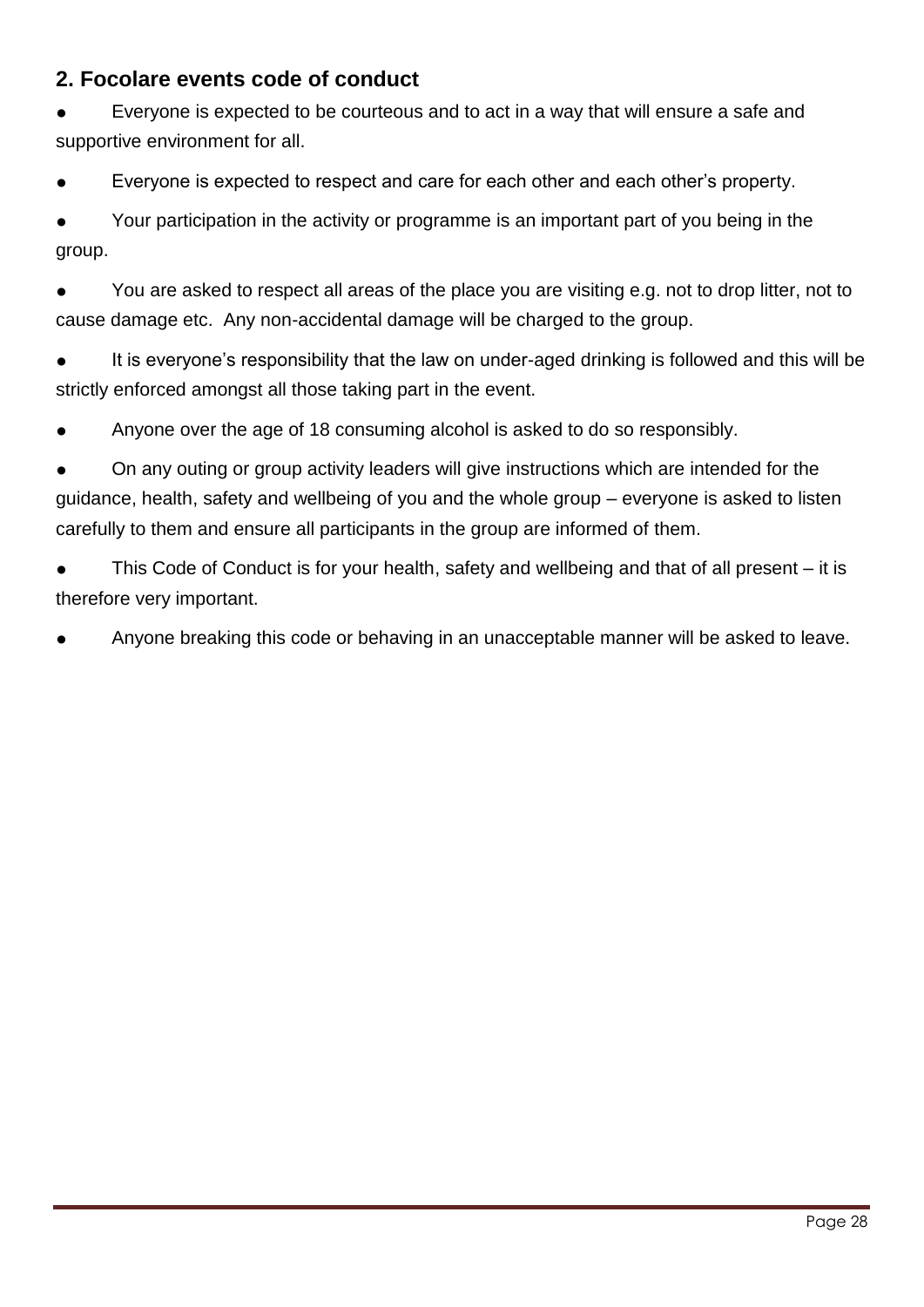### **3. Note for young people 16-17 years old at Focolare event, Mariapolis**

### *The following example is taken from a more detailed Focolare policy for unaccompanied 16 – 17-year-old young people attending residential events*

We allow **16 – 17-year-olds**, who are known to us, to take part in all events and to stay at single sex accommodation as part of the group attending the Mariapolis [or name of other event]. This is on condition that the young people and their parents/guardians agree on the "Code of Conduct" set out by the adults responsible for the accommodation and all aspects of the trip/event. This "Code of Conduct" has to be signed by the parents/guardians and also the young people to ensure that the parents/guardians are informed about the nature of the accommodation and events taking place during the Mariapolis and that the young people who participate in the activities, adhere to the code of conduct and do not undertake any activity that might be of risk to themselves or others.

#### **The arrangements are outlined below:**

The young people are expected to take part in the activities organised by the Mariapolis and any organised for the age group 16+.

During the Mariapolis, the group leaders will be in charge of the young people. The leader will take all reasonable care **but** they may not be *constantly* supervised. The young person should not absent himself/herself from any activity without the agreement of the group leaders.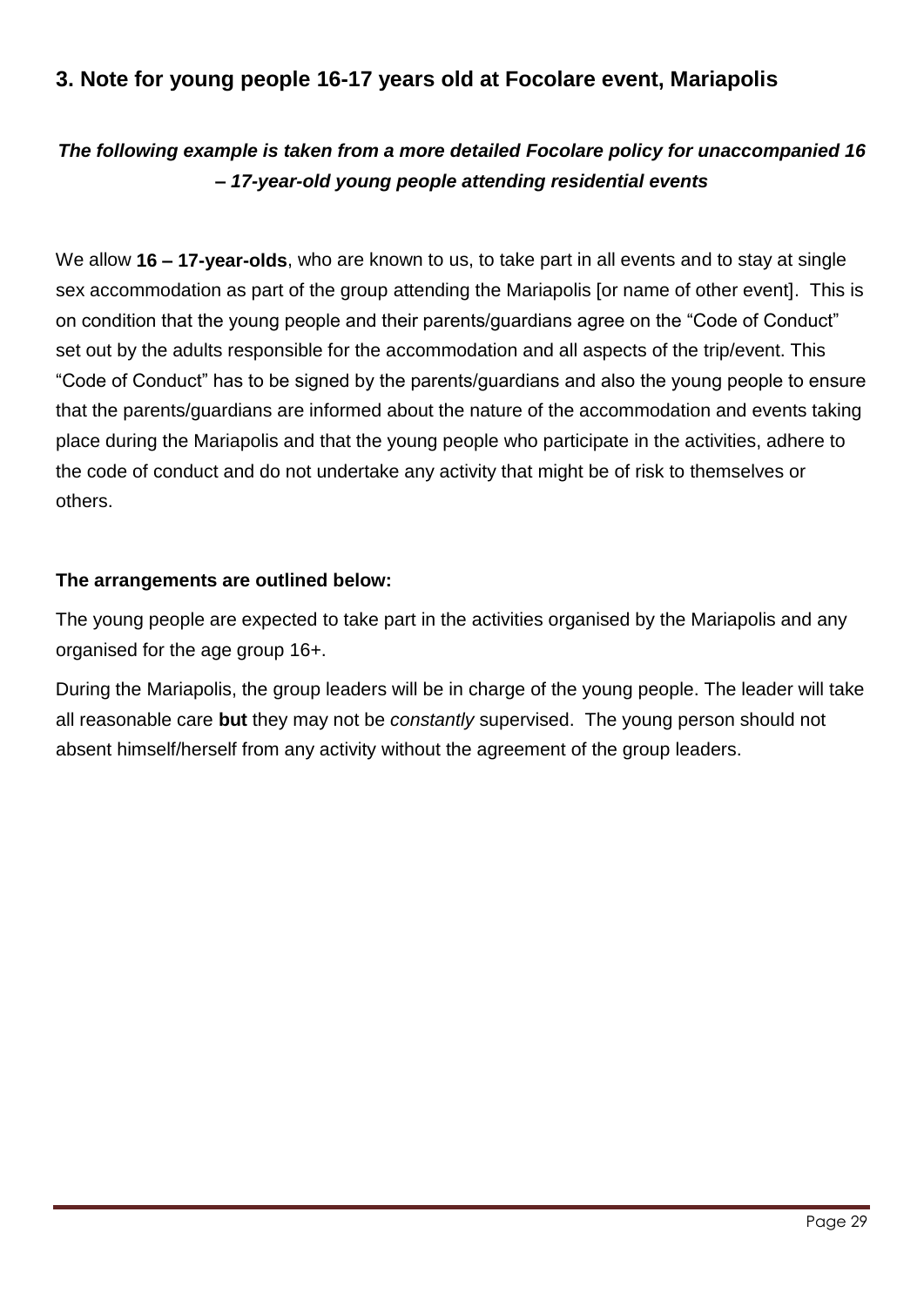### **4.a Safety checklist for venue**

### **Group**

### **Venue**

| <b>Entrance</b>                                           |                      |
|-----------------------------------------------------------|----------------------|
| YES/NO<br>Is it accessible to everyone?                   | If not, give details |
| Is it clear where parents wait to collect their children? |                      |
| <b>Exits</b>                                              |                      |
| Where are the fire exits?                                 |                      |
| Are the fire exits unlocked and clear of obstructions?    | If not, give details |
| YES/NO                                                    |                      |
| <b>Fire</b>                                               |                      |
| Is there a fire alarm?<br>YES/NO                          | Where is it?         |
| YES/NO<br>If not, is there a signal?                      |                      |
|                                                           | What is it?          |
| Have you found the extinguishers?                         |                      |
| Do you know how to use an extinguisher? YES/NO            | If not, who does?    |
| Where is the assembly point?                              |                      |
|                                                           |                      |
| Other issues?                                             |                      |
|                                                           |                      |
|                                                           |                      |
|                                                           |                      |
|                                                           |                      |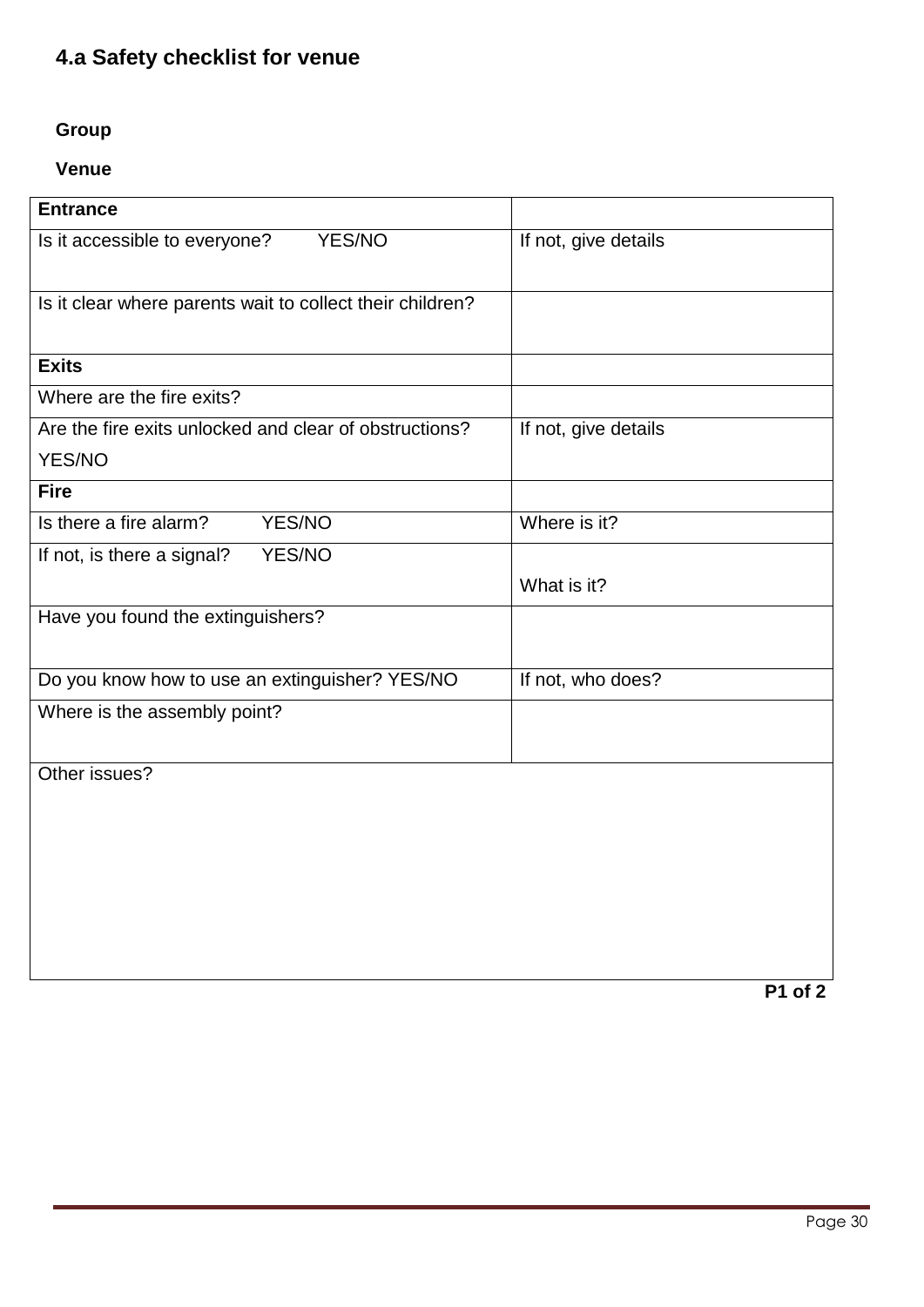| YES/NO        |
|---------------|
| <b>YES/NO</b> |
| <b>YES/NO</b> |
| <b>YES/NO</b> |
|               |
| YES/NO        |
|               |
|               |
|               |
| If so, what?  |
|               |
|               |
|               |
| If so, where  |
|               |
|               |
|               |
|               |
|               |
|               |
|               |
|               |
|               |
|               |
|               |
|               |

Name

Signature Date

If, after you have carried out the safety check, you have concerns about the building or the area, contact the risk assessment lead. **P2 of 2**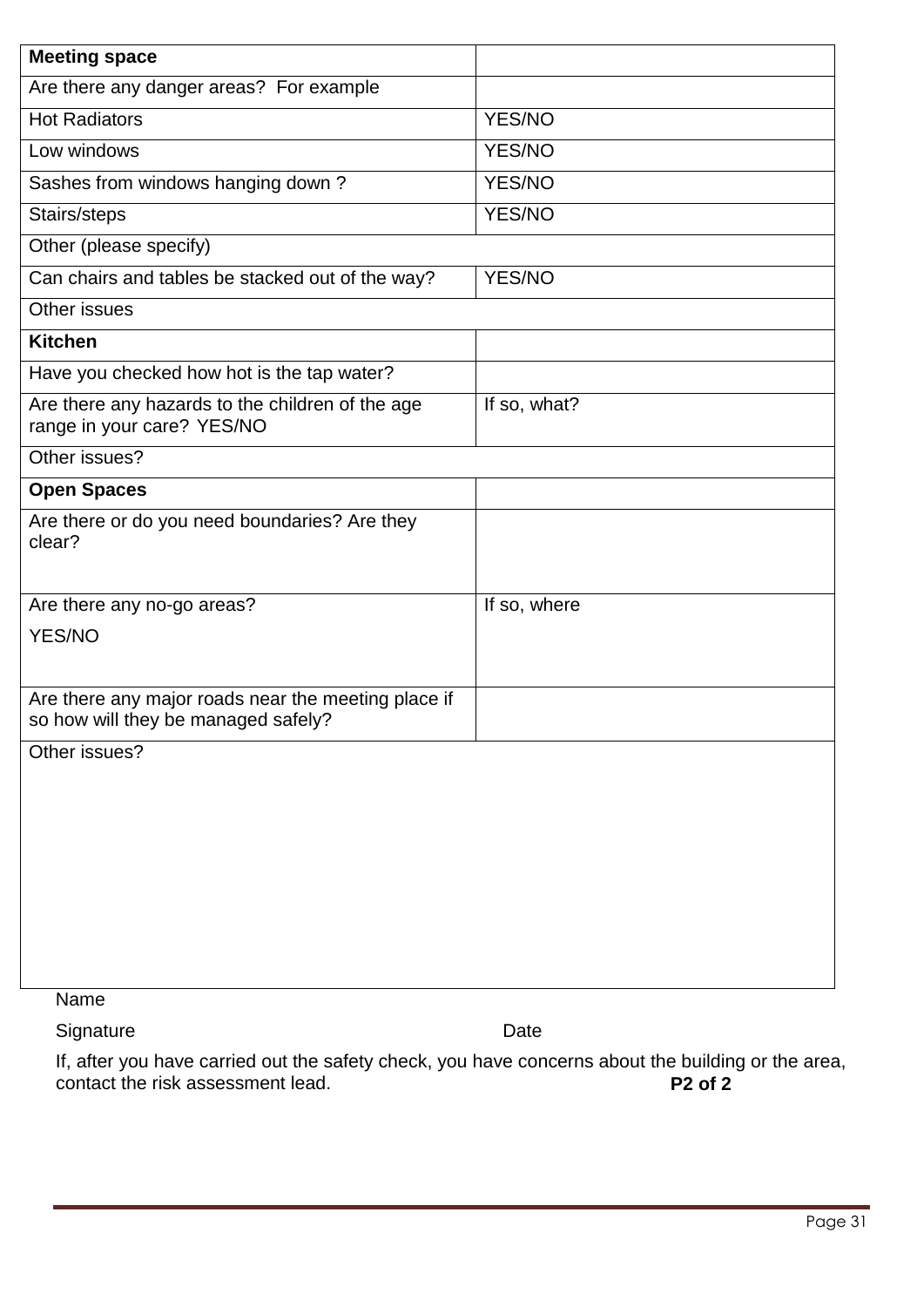### **4.b Activity risk assessment form**

| <b>Activity:</b>                  | Date: |
|-----------------------------------|-------|
| Location:                         |       |
| <b>Assessment carried out by:</b> | Date: |

**Risk Matrix<sup>10</sup>**

|                               | <b>Slight Harm</b>                         | <b>Harmful</b>                            | <b>Extremely harmful</b>                          |
|-------------------------------|--------------------------------------------|-------------------------------------------|---------------------------------------------------|
| <b>Severity</b><br>Likelihood | Superficial injuries,<br>minor cuts/grazes | Minor fractures, ill<br>health leading to | Multiple injuries, major<br>fractures, fatalities |
|                               | and bruises                                | temporary disability                      |                                                   |
| Unlikely (rarely happens)     | Low                                        | Low                                       | <b>Medium</b>                                     |
| Likely (often happens)        | Low                                        | <b>Medium</b>                             | <b>High</b>                                       |
| Very likely (nearly always    | <b>Medium</b>                              | <b>High</b>                               | <b>High</b>                                       |
| happens)                      |                                            |                                           |                                                   |

| <b>Hazards</b>         | Who might be<br>harmed and<br>how                                                                                       | How is the risk<br>controlled - what<br>you are already<br>doing to mitigate                             | Likeli-<br>hood/<br><b>Severity</b> | Any further measure<br>necessary?                                                                                                                                                                                     | <b>Actioned</b><br>by | <b>Comments</b>                        |
|------------------------|-------------------------------------------------------------------------------------------------------------------------|----------------------------------------------------------------------------------------------------------|-------------------------------------|-----------------------------------------------------------------------------------------------------------------------------------------------------------------------------------------------------------------------|-----------------------|----------------------------------------|
| <b>Covid infection</b> | All participants or<br>anyone else in the<br>vicinity, by not<br>observing<br>distancing or by<br>sharing<br>equipment. | Activity is outdoor.<br>In the invitation: leaflet<br>Covid restrictions. to be<br>followed at all times | H                                   | Assign area to a group.<br>Explain rules at arrival.<br>For the organisers: clean equipment<br>before/after activity or during if<br>necessary. Having hand gel at<br>entrance to use before / after the<br>activity. | Claudia               | Print out rules; hand gel to<br>bring. |
|                        |                                                                                                                         |                                                                                                          |                                     |                                                                                                                                                                                                                       |                       |                                        |
|                        |                                                                                                                         |                                                                                                          |                                     |                                                                                                                                                                                                                       |                       |                                        |
|                        |                                                                                                                         |                                                                                                          |                                     |                                                                                                                                                                                                                       |                       |                                        |
|                        |                                                                                                                         |                                                                                                          |                                     |                                                                                                                                                                                                                       |                       |                                        |

<sup>&</sup>lt;sup>10</sup> Adapted with permission from Girlguiding risk assessment form [\(https://www.girlguiding.org.uk/making-guiding-happen/running-your-unit/safeguarding-and-risk/managing](https://www.girlguiding.org.uk/making-guiding-happen/running-your-unit/safeguarding-and-risk/managing-risk/risk-management-for-activities-and-events/)[risk/risk-management-for-activities-and-events/](https://www.girlguiding.org.uk/making-guiding-happen/running-your-unit/safeguarding-and-risk/managing-risk/risk-management-for-activities-and-events/) )